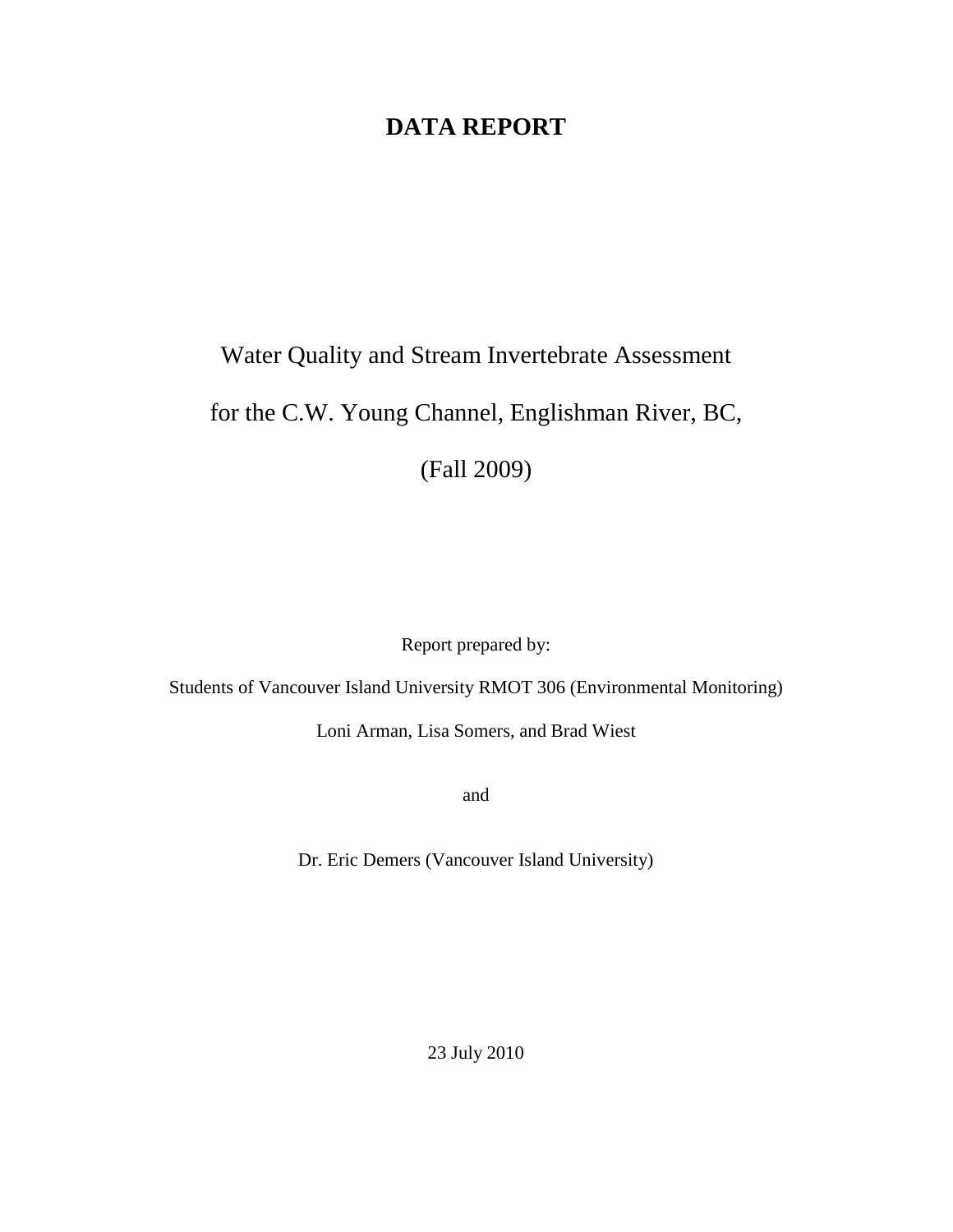# **Table of Contents**

| 1.               |        |  |
|------------------|--------|--|
| 2.               |        |  |
| 3.               |        |  |
|                  | 3.1.   |  |
|                  | 3.1.1. |  |
|                  | 3.1.2. |  |
|                  | 3.2.   |  |
|                  | 3.2.1. |  |
|                  | 3.2.2. |  |
|                  | 3.2.3. |  |
|                  | 3.2.4. |  |
|                  | 3.2.5. |  |
|                  | 3.2.6. |  |
|                  | 3.3.   |  |
|                  | 3.3.1. |  |
|                  | 3.3.2. |  |
|                  | 3.4.   |  |
|                  | 3.4.1. |  |
|                  | 3.4.2. |  |
|                  | 3.4.3. |  |
| $\overline{4}$ . |        |  |
|                  | 4.1.   |  |
|                  | 4.1.1. |  |
|                  | 4.1.2. |  |
|                  | 4.2.   |  |
|                  | 4.3.   |  |
| 5.               |        |  |
| 6.               |        |  |
| 7.               |        |  |

# **Disclaimer Note:**

This report is a compilation of a class project at Vancouver Island University. Neither Vancouver Island University, nor any of its employees or students, makes any warranty, expressed or implied, or assumes any legal liability or responsibility for the accuracy, completeness, or for any third party use or the results of such use of any information disclosed.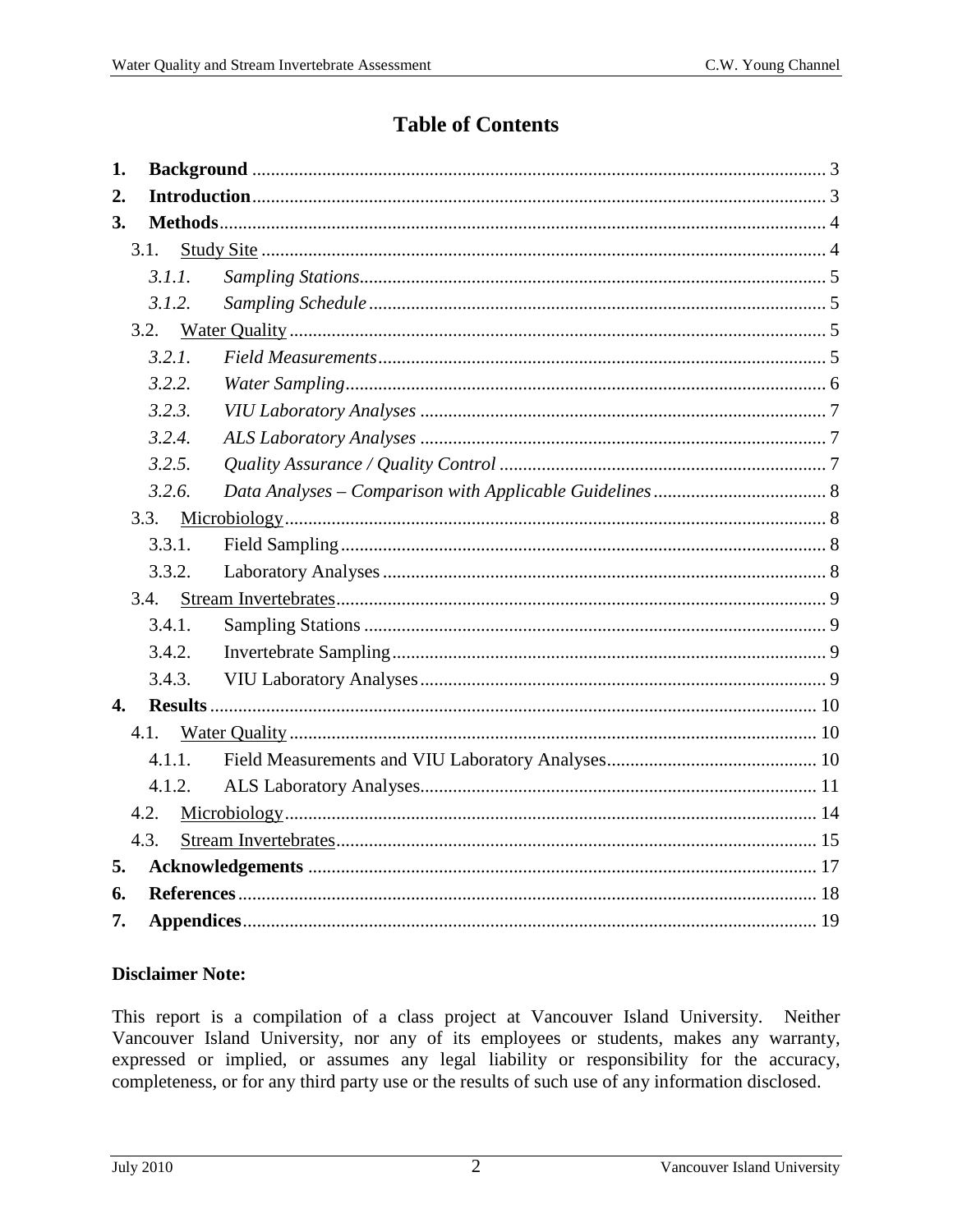# **1. Background**

This report documents a water quality and stream invertebrate assessment conducted on the C.W. Young Channel, Englishman River, BC, during November 2009.

This study was undertaken by  $3<sup>rd</sup>$  year undergraduate students attending the Environmental Monitoring (RMOT 306) course at Vancouver Island University (VIU), offered as part of the Bachelor of Natural Resources Protection (Loni Arman, Lisa Somers and Brad Wiest). Students worked under the supervision of the course instructor, Dr. Eric Demers (Vancouver Island University). This report was compiled by Dr. Eric Demers based on a student group report.

VIU students contributed approximately 35 student-hours to this project, including site visits, project proposal, field sampling, laboratory analyses, and oral and written presentations. Dr. Eric Demers contributed approximately 10 hours for project management and report compilation. Ms. Sarah Greenway provided 5 hours of laboratory support for this project.

Logistical support was provided by the Regional District of Nanaimo and Fisheries and Oceans Canada (DFO). Funding for field expenses and analytical processing of water samples was provided by the Regional District of Nanaimo, the BC Conservation Foundation's "Living Rivers - Georgia Basin / Vancouver Island" program, and Fisheries and Oceans Canada. ALS Laboratory (Vancouver, BC) provided reduced rates on their analytical services for this project.

# **2. Introduction**

The C.W. Young Channel is located on the northern bank of the Englishman River on Vancouver Island, BC, within the Englishmen River Regional Park. It is approximately 7 km upstream from the Englishman River Estuary in Parksville Bay and begins just below the Morison Creek confluence (Hawkes et al., 2008). The channel is approximately 4,100 metres long and provides off-channel habitat and pond habitat for spawning and rearing Pacific salmon and trout. The entire channel is dependent on surface flow from the Englishmen River.

This report documents a water quality and stream invertebrate assessment conducted on the C.W. Young Channel, Englishman River, BC, during November 2009.

Specific objectives for this study of the C.W. Young Channel included:

- establish 5 water quality sampling stations;
- obtain field measurements of water quality at the 5 sampling stations during two sampling events (early and late November 2009);
- obtain water samples from each sampling station during two sampling events (early and late November 2009) for detailed laboratory analyses; and,
- collect stream invertebrate samples at 3 sampling stations during one sampling event (early November 2009) for analysis at Vancouver Island University.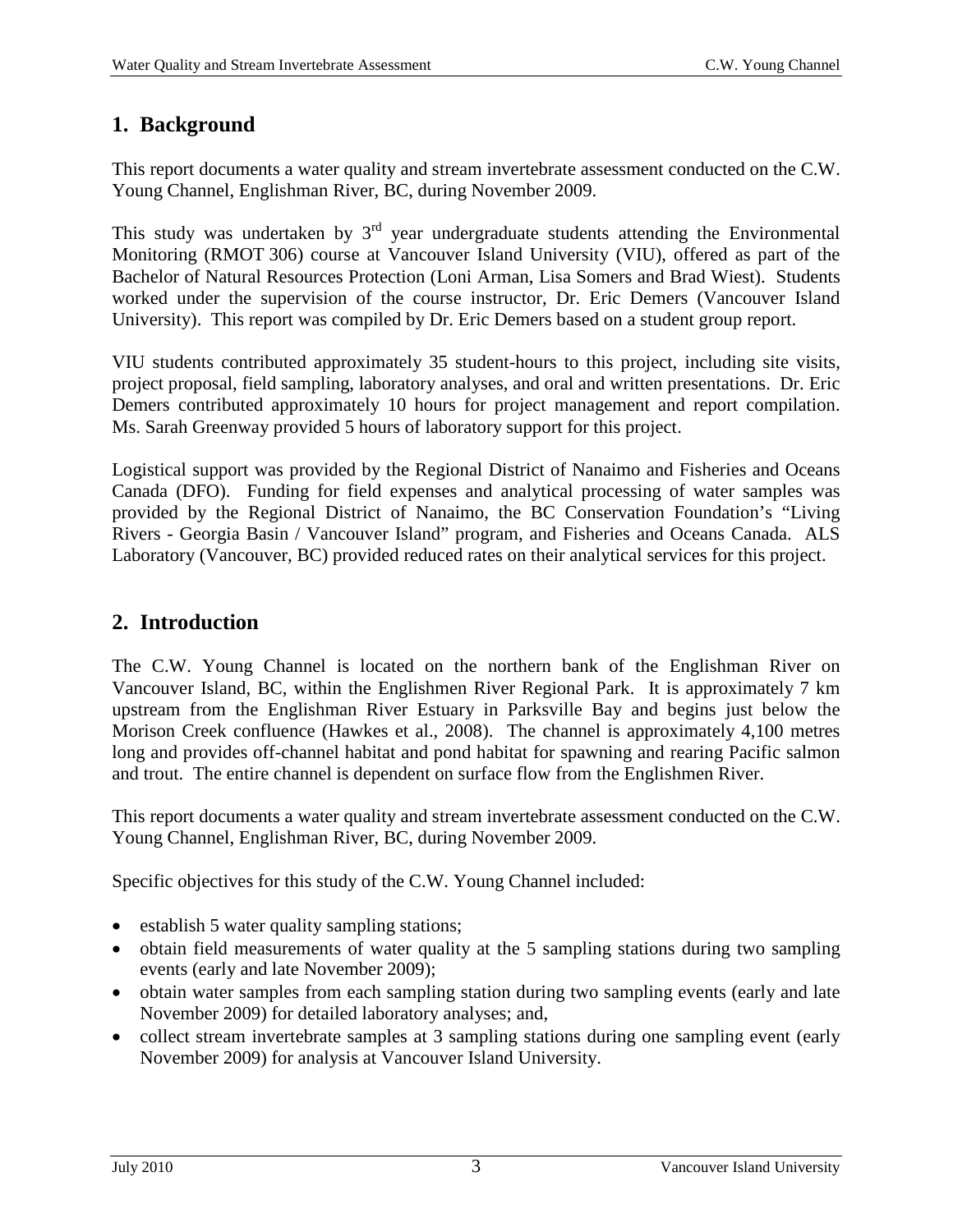# **3. Methods**

#### 3.1. Study Site

This project was conducted at the C.W. Young Channel located along the Englishman River (Figure 1). The original C.W. Young Channel was constructed in 1992 by Fisheries and Oceans Canada (DFO). In 2007, the C.W. Young Channel was lengthened by another 2 km, with the outlet of the channel a few hundred metres upstream of the Top Bridge Crossing. This brought the total length of constructed side channel habitat in the Englishman River to 4,100 m (Hawkes et al., 2008). The channel was built to provide resident and anadromous salmonids with new spawning and juvenile rearing habitat.



**Figure 1**. Approximate location of the sampling stations used for water quality and stream invertebrate assessments on the C.W. Young Channel, during November 2009. The C.W. Young Channel and Englishman River are outlined in blue and purple, respectively. Access roads are outlined in brown. Table 1 provides details of the specific location of each station. Table 2 details the sampling activities conducted at each station. This map was obtained from Hawkes et al. (2008). Map scale is approximated.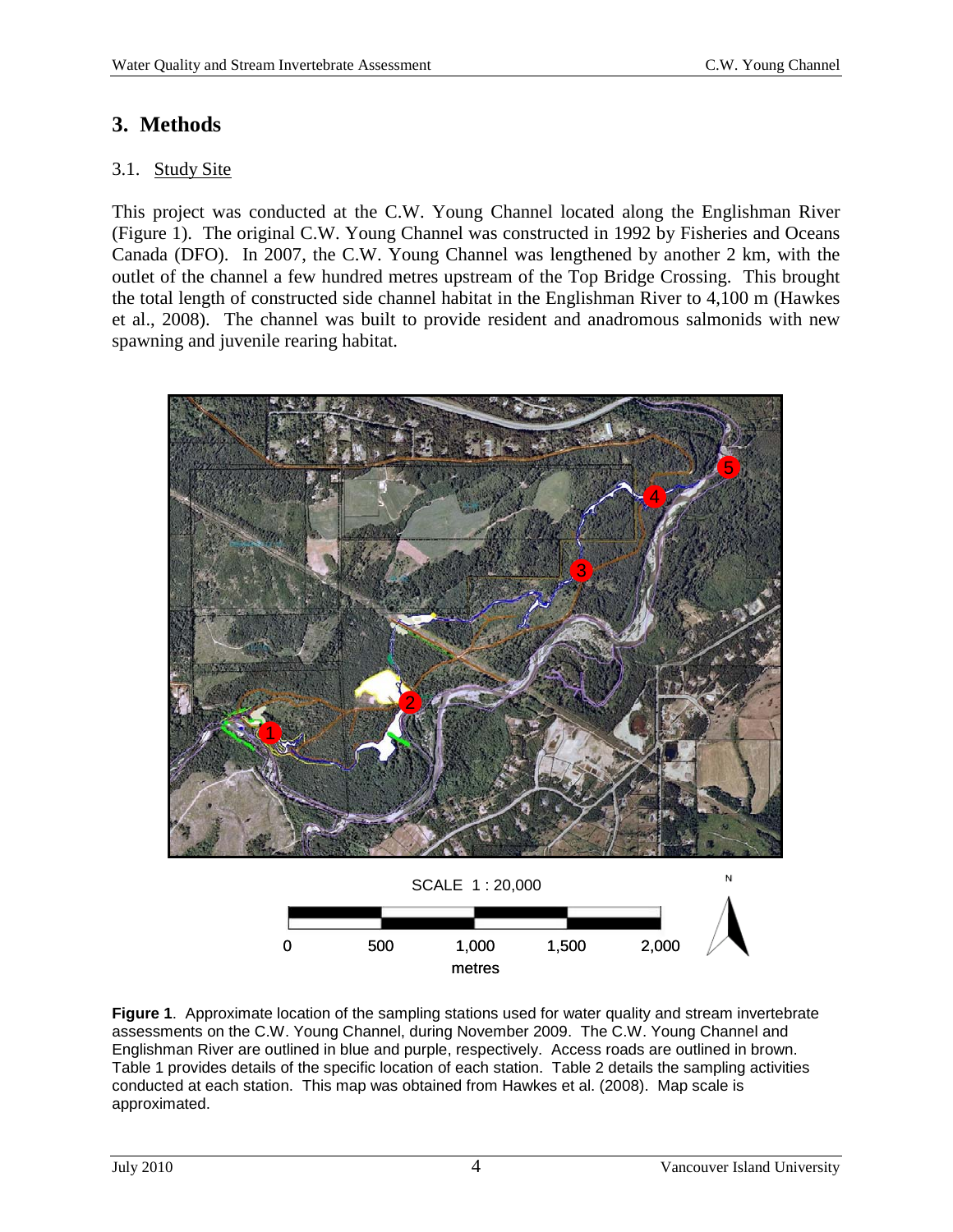#### *3.1.1. Sampling Stations*

Five stations were established on the C.W. Young Channel and Englishman River, during November 2009 (Tables 1 and 2; Figure 1). The location of each station was chosen to provide adequate coverage for the length of the C.W. Young Channel. In addition, the station locations were based on channel inspection locations provided by DFO (see Table 1 for corresponding DFO inspection point numbering). Stations were numbered from the upstream end to the downstream end of the channel. All stations were easily accessed via foot paths or access road crossings. Station 1 was located one metre downstream of the steel valve at the upstream entrance into the channel and served as a reference station for initial conditions at channel entry. stations 2-4 were located at intervals along the channel. Station 5 was located on the main stem Englishman River, approximately 250 m downstream of the channel outlet. This station served as a reference to compare spatial changes that occur within the channel and in the main river channel.

**Table 1**. Description of the sampling stations used for water quality and stream invertebrate assessments on the C.W. Young Channel and Englishman River, during November 2009. Inspection point numbers refer to corresponding locations as identified by Fisheries and Oceans Canada (DFO).

| <b>Station</b> | <b>DFO</b><br><b>Inspection</b><br>Point No. | Distance from<br><b>Upstream End</b><br>(m) | <b>General Location</b>                                        |
|----------------|----------------------------------------------|---------------------------------------------|----------------------------------------------------------------|
|                | 2                                            | 0                                           | Upstream channel entrance, 1 m downstream of steel pipe valve  |
| 2              | 5                                            | 1,250                                       | Road crossing, start of 2007 channel extension                 |
| 3              | 7                                            | 2,900                                       | Channel section near access road                               |
| 4              | 9                                            | 3,800                                       | 1 m upstream of steel sill structure                           |
| 5              | N/A                                          | N/A                                         | Main stem Englishman River, 250 m downstream of channel outlet |

#### *3.1.2. Sampling Schedule*

Field sampling was conducted on 4 and 25 November 2009. For this study, samples were collected for water quality analyses, microbiology and stream invertebrate assessment. Table 2 lists the specific activities conducted at each station during each sampling event. Microbiology and stream invertebrate assessments were only completed during the early November event. Photographs showing site conditions and sampling activities are included in Appendix 1.

#### 3.2. Water Quality

#### *3.2.1. Field Measurements*

Water quality sampling events were conducted on 4 and 25 November 2009. At each sampling station, field measurements of water temperature (to the nearest 0.01 °C), dissolved oxygen (to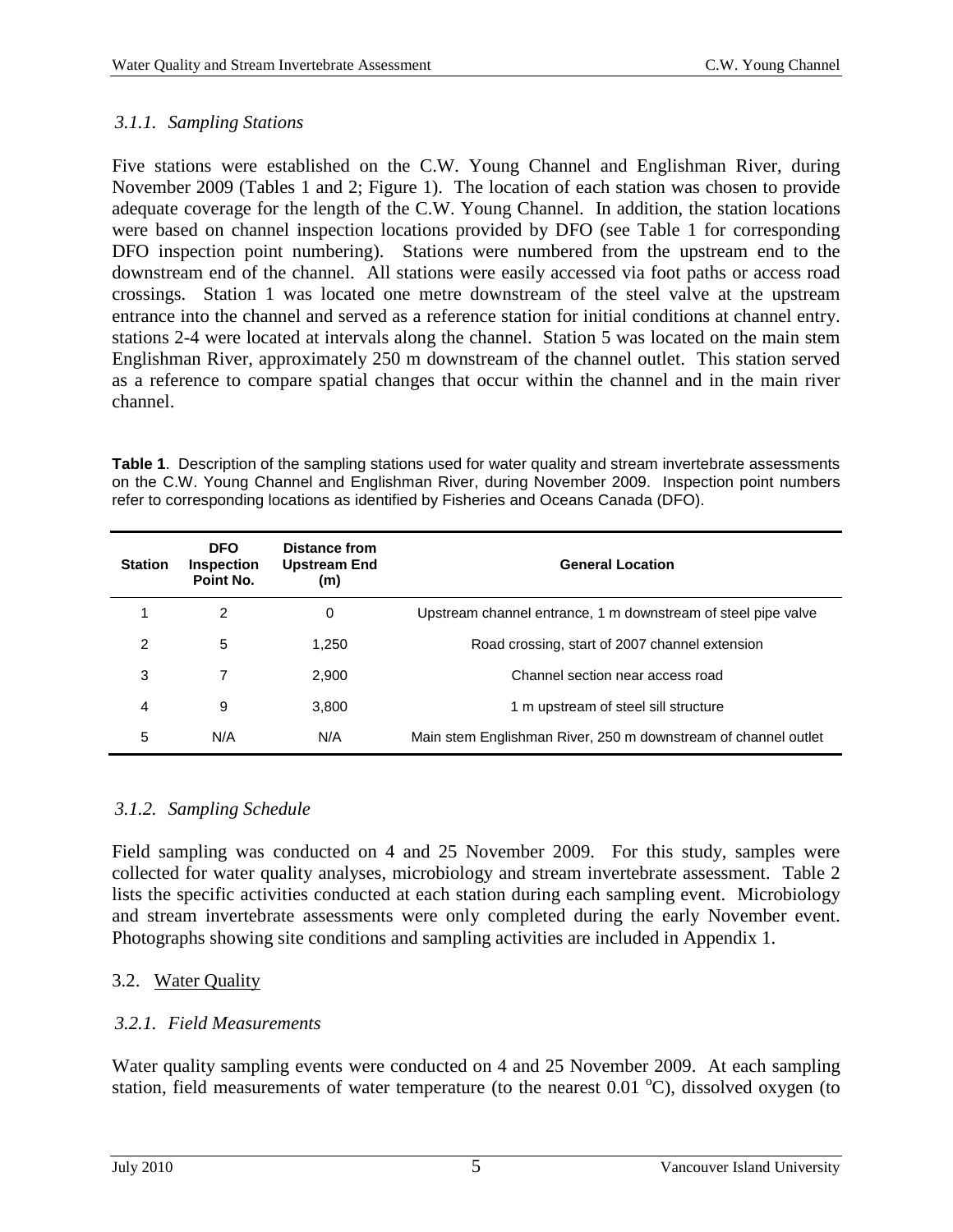the nearest 0.01 mg/L), conductivity (to the nearest 1  $\mu$ Siemens/cm) and pH (to the nearest 0.01 pH unit) were obtained with a YSI 556 MPS electronic probe. The electronic probe was placed directly in the channel water.

**Table 2**. Water quality and stream invertebrate sampling activities conducted at each station on the C.W. Young Channel and Englishman River, during November 2009. The symbols "A" or "B" indicate whether samples / measurements were taken during the early or late November sampling events, respectively.

|                | <b>Water Quality</b>                |                               |                                   |              |                                       |  |  |  |  |
|----------------|-------------------------------------|-------------------------------|-----------------------------------|--------------|---------------------------------------|--|--|--|--|
| <b>Station</b> | <b>Field</b><br><b>Measurements</b> | <b>VIU</b><br><b>Analyses</b> | <b>ALS Lab</b><br><b>Analyses</b> | Microbiology | <b>Stream</b><br><b>Invertebrates</b> |  |  |  |  |
| 1              | A, B                                | A, B                          | A, B                              | A            | Α                                     |  |  |  |  |
| 2              | A, B                                | A, B                          | A, B                              | A            | $---$                                 |  |  |  |  |
| 3              | A, B                                | $A^1$ , $B^1$                 | A, B                              | Α            | Α                                     |  |  |  |  |
| $\overline{4}$ | A, B                                | A, B                          | A, B                              | A            | A                                     |  |  |  |  |
| 5              | A, B                                | A, B                          | ---                               | A            | ---                                   |  |  |  |  |

Note: <sup>1</sup> A duplicate sample was collected at station 9 for analysis at the VIU Laboratory.

# *3.2.2. Water Sampling*

During each sampling event, two sets of water samples were collected for laboratory analyses: one set was transported for analysis at Vancouver Island University (VIU), and another set was shipped for analysis by ALS Laboratory, in Vancouver, BC.

Water samples for analysis at VIU were collected from all stations (Table 2). At each station, a clean pre-labelled 500-ml plastic bottle was rinsed 3 times and then used to collect a water sample (Table 3). A duplicate sample was collected at station 3 during both sampling events for analysis at the VIU Laboratory. Samples were obtained while standing on the stream bank or within the stream channel by immersing the containers just below the water surface while facing upstream. Care was taken not to disturb the bottom sediments. All water samples were kept in a cooler and stored at approximately 4°C. Laboratory analyses were conducted at VIU within 24 hours of sampling.

Samples for analysis by ALS Laboratory were collected from stations 1-4 during both sampling events (Table 2). At each station, water samples were collected in three clean laboratorysupplied and pre-labelled sample containers (Table 3). All samples were obtained while standing on the stream bank or within the stream channel by directly immersing the containers just below the water surface while facing upstream. Care was taken not to disturb the bottom sediments. Samples for analysis of nutrients and total metals were preserved with laboratory-supplied sulphuric acid and nitric acid, respectively. Bottles with preservatives were inversed five times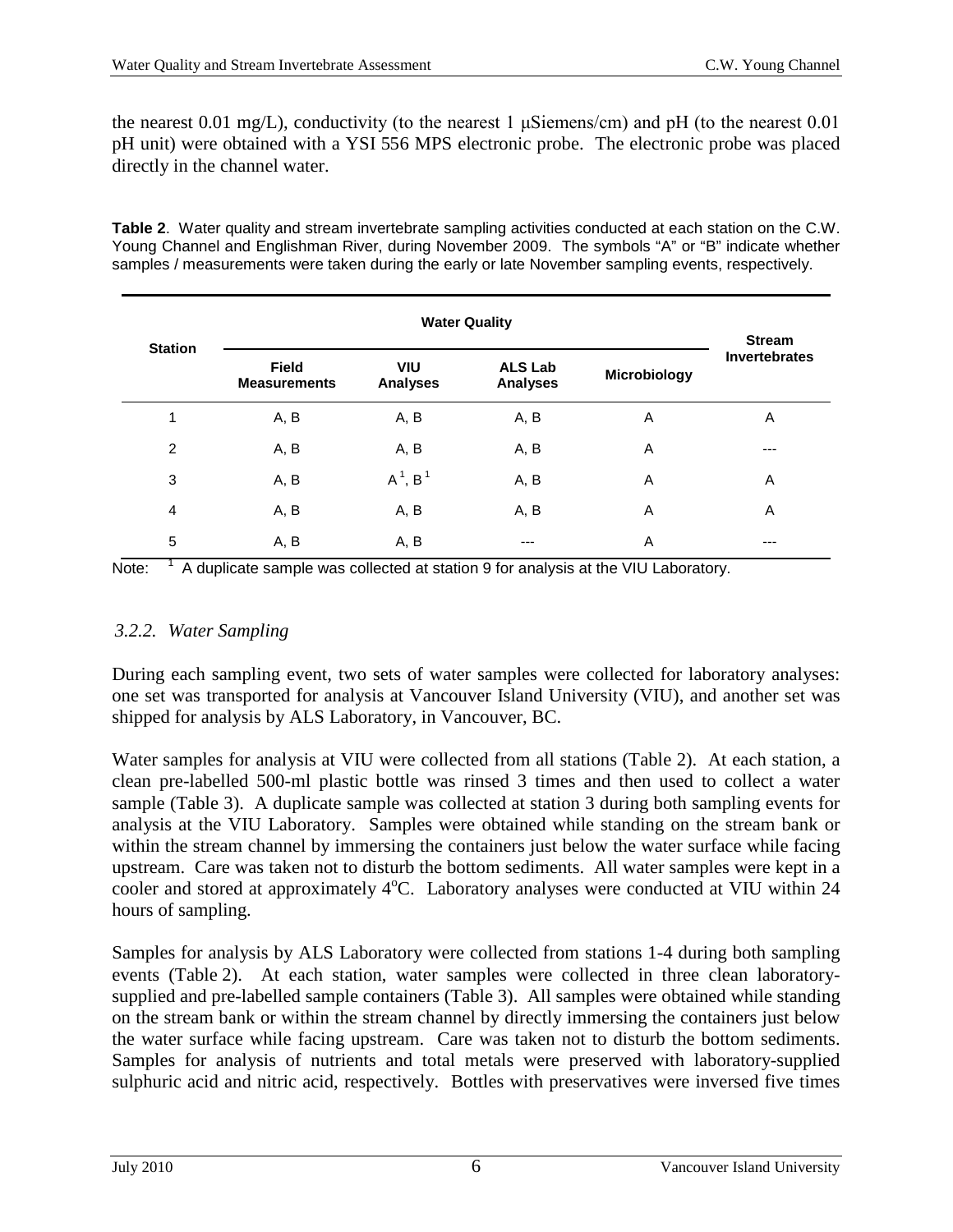for adequate mixing. All water samples were stored in a cooler on site, and shipped with ice packs within 48 hours for laboratory analyses at ALS Laboratory.

Quality control samples (one trip blank and one field blank) were also included during both sampling events for analysis at the VIU Laboratory. The trip blank was prepared at the VIU Laboratory and consisted of distilled water placed in a 500-ml plastic bottle. The trip blank bottle was transported to the sampling stations, but remained unopened. The field blank was prepared by transferring 500 ml of distilled water into a plastic bottle while in the field.

**Table 3**. Sampling containers and preservatives used for water quality samples taken at the C.W. Young Channel and Englishman River during November 2009. All containers and preservatives for analysis by ALS Laboratory were provided by ALS Laboratory, Vancouver, BC.

| <b>Analytical Parameters</b>                                                                 | <b>Container</b>   | <b>Preservative</b> | Analysed by           |
|----------------------------------------------------------------------------------------------|--------------------|---------------------|-----------------------|
| Total hardness, total alkalinity,<br>total suspended solids,<br>reactive phosphorus, nitrate | 500 ml plastic     | <b>None</b>         | VIU                   |
| Conductivity, pH, total<br>hardness, total suspended<br>solids                               | 1 L plastic        | <b>None</b>         | <b>ALS Laboratory</b> |
| Anions, nutrients                                                                            | 250 ml amber glass | Sulphuric acid      | <b>ALS Laboratory</b> |
| Total metals                                                                                 | 250 ml plastic     | Nitric acid         | <b>ALS Laboratory</b> |

#### *3.2.3. VIU Laboratory Analyses*

Water samples transported to Vancouver Island University were analysed for total alkalinity and turbidity. Total alkalinity (as  $CaCO<sub>3</sub>$ ) was measured to the nearest 0.1 mg/L using the HACH AL-DT digital titration method. Turbidity was measured to the nearest 1 FAU (Formazin attenuation units) using a HACH DR2000 Spectrophotometer (Method 8006).

#### *3.2.4. ALS Laboratory Analyses*

Water samples submitted for external analyses were processed as per ALS Laboratory standard analytical procedures. The analytes were: conductivity, total hardness, pH, nutrients (ammonia, nitrite, nitrate, orthophosphate and total phosphorus), and total metals (31 metals).

#### *3.2.5. Quality Assurance / Quality Control*

Throughout this study, measures were taken to ensure that potential contamination of water samples was minimized. This included using only clean and rinsed containers, preserving samples as prescribed by the analytical laboratory, and storing collected samples in well-labelled containers. Duplicate sampling provided an estimate of the overall precision associated with the field technique and laboratory analysis.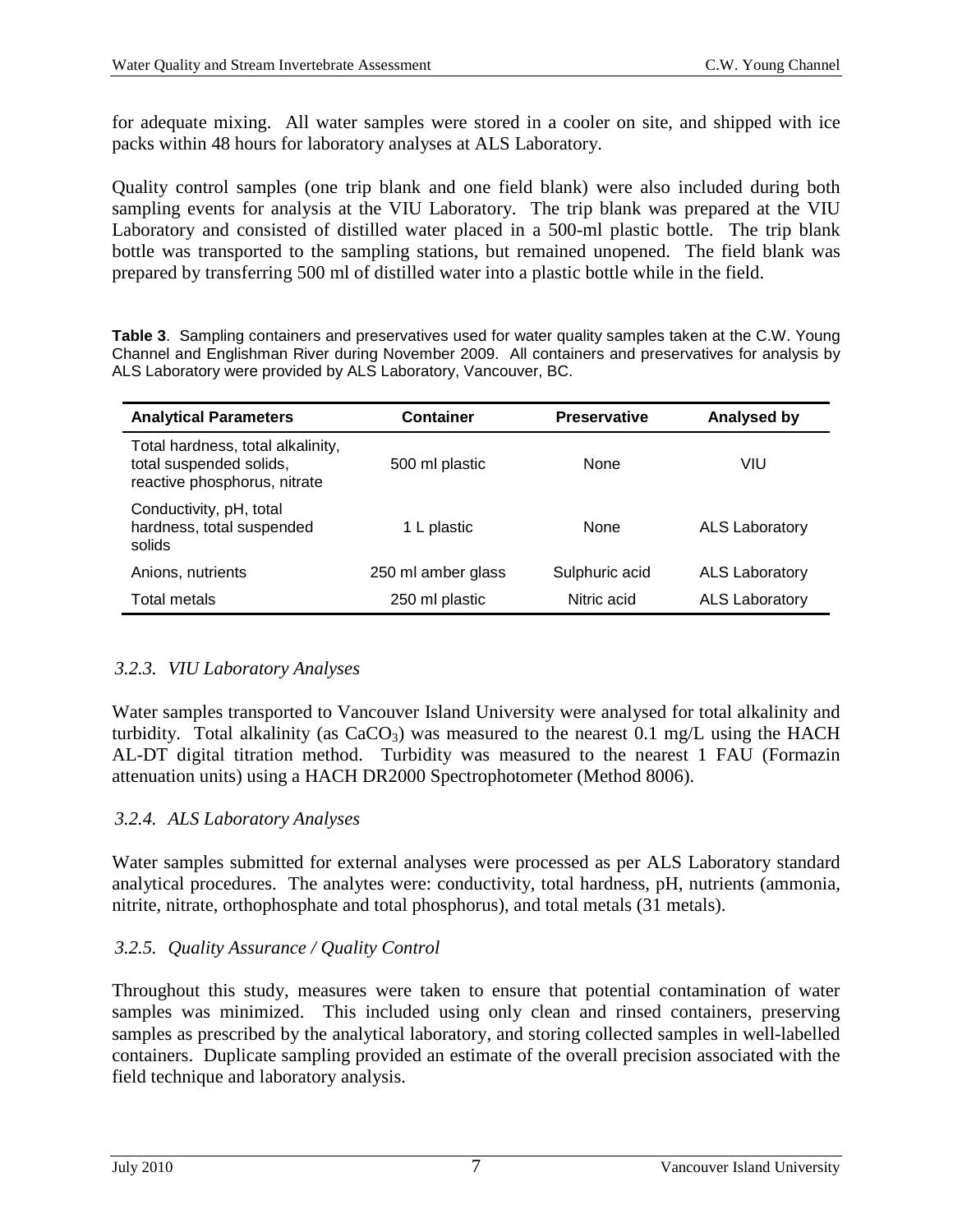#### *3.2.6. Data Analyses – Comparison with Applicable Guidelines*

Water quality results were compared with the applicable provincial and federal water quality guidelines for the protection of freshwater life. The BC Water Quality Guidelines are the maximum allowable concentration (for potential acute effects) and the 30-day average concentration (for potential chronic effects) (BCMWLAP 1998a, 1998b). The guidelines from the Canadian Council of Ministers of the Environment were also used for water quality comparisons (CCME 2003). Both sets of guidelines were applicable to all sampling stations.

It is important to note that for some metal parameters, analytical detection limits were above applicable guidelines. These include aluminium, antimony, arsenic, cadmium, chromium, cobalt, copper, lead, nickel, selenium, silver, thallium and vanadium. For these metals, measured values reported to be below method detection limits cannot be assumed to be below the applicable guidelines.

#### 3.3. Microbiology

#### *3.3.1. Field Sampling*

Water samples for total and fecal coliform enumeration were collected from each sampling station on 4 November 2009 (Table 2). At each station, a sterile pre-labelled 120-ml Whirl-Pak<sup>®</sup> bag was used to collect a 100-ml water sample by directly immersing the bag by hand just below the water surface while facing upstream. All samples were stored in a cooler with ice packs and transported within 24 hours to Vancouver Island University for laboratory analysis.

#### *3.3.2. Laboratory Analyses*

In the laboratory, water samples were tested for total coliform and fecal coliform (*Escherichia coli* or *E. coli*) using the m-coliBlue24 membrane filtration method (Millipore Corporation). A 100-ml volume of sample water was filtered through a 47-µm membrane filter (marked with 3 mm gridlines) using a vacuum pump. The filtration apparatus was then rinsed with approximately 5 ml of sterile water. A filtration blank was also completed with 10 ml of sterile water using the same filtration procedures. Each membrane filter (including the blank) was then transferred to a Petri plate containing an absorbent pad saturated with m-ColiBlue24 broth. All membrane filters were incubated at 37°C for 20 hours (until bacterial colonies were clearly visible).

Upon completion of the incubation period, membrane filters were then examined for bacterial colonies under a dissection microscope (16X magnification). A red or blue colony represents a total coliform "positive" result (Table 4). A blue colony specifically represents an *E. coli* "positive" result. A clear or white colony represents a total coliform negative result.

All colonies present on a membrane filter were counted and expressed as CFU (colony forming units) per 100-ml of sample water.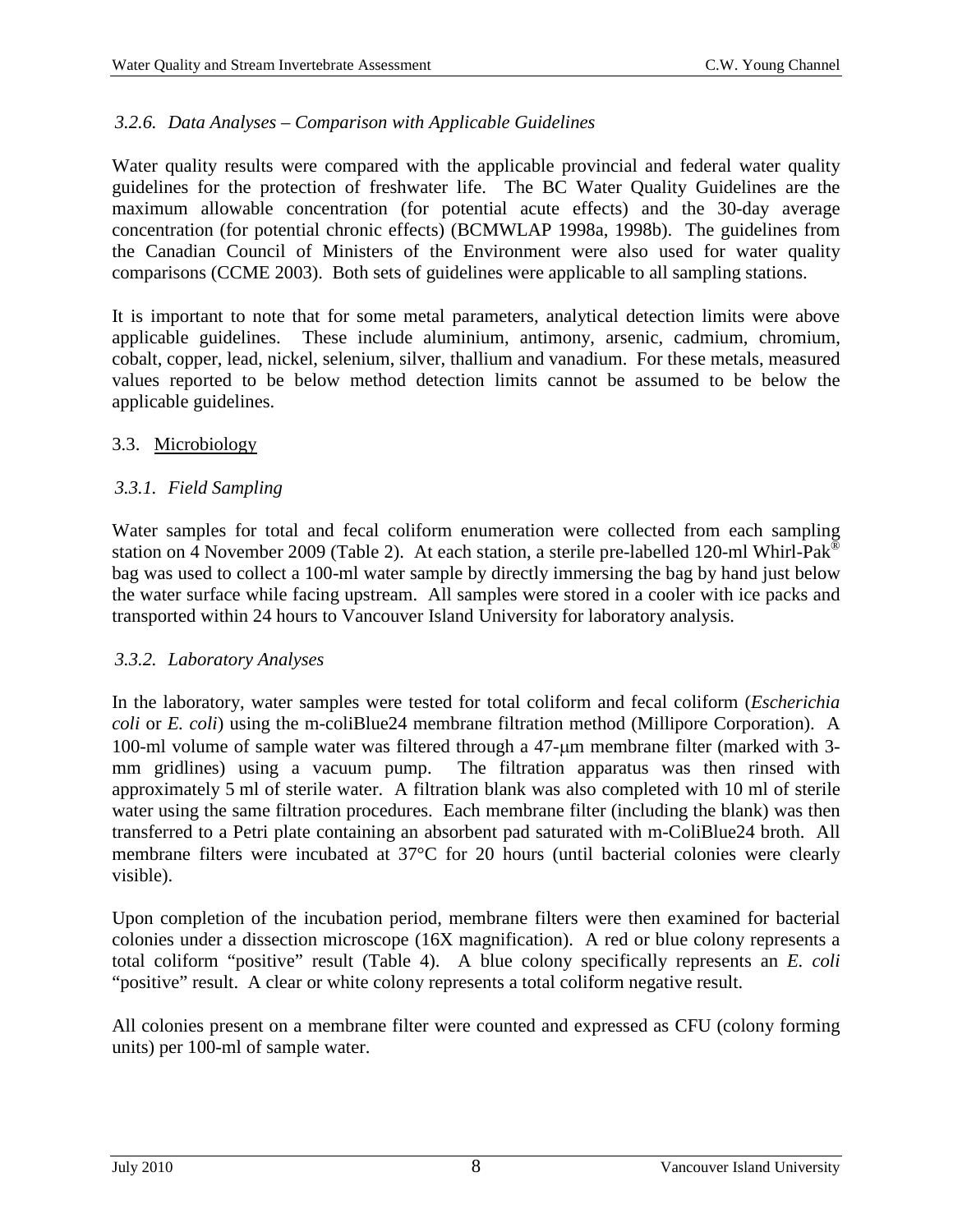| <b>Bacteria Type</b> | <b>Positive Result</b> | <b>Negative Result</b>             |
|----------------------|------------------------|------------------------------------|
| Total coliform       | Red or blue colony     | Clear or white colony<br>No colony |
| E. coli              | Blue colony only       | Non-blue colony                    |
|                      |                        |                                    |

**Table 4**. Possible outcomes of the m-coliBlue24 membrane filtration method.

#### 3.4. Stream Invertebrates

#### *3.4.1. Sampling Stations*

Stream invertebrate samples were collected from stations 1, 3 and 4 on 4 November 2009 (Table 1; Figure 1). The sampling stations were selected based on hydrological characteristics, apparent substrate uniformity, space available for replicate samples, safety and site access. At the time of sampling, all stations consisted of shallow riffles (water depth  $\sim$ 10-25 cm), with water velocity of ~0.25-1.0 m/s, and primarily sand and gravel substrate.

#### *3.4.2. Invertebrate Sampling*

At each station, three replicate samples (triplicates) were obtained using a Hess sampler and procedures as per the Pacific Streamkeepers procedures (Taccogna and Munro 1995). Each site was approached by walking from downstream. The cylindrical, 34-cm diameter Hess sampler was hand-pressed into the substrate to isolate a circular 0.09-m<sup>2</sup> sampling area. All stones and debris 5 cm or larger within the sampling area were held under water in front of the collecting net and rubbed gently by hand to dislodge invertebrates. Cleaned stones and debris were then placed downstream of the sampling area. The streambed was then gently agitated to a depth of 5 cm to loosen any remaining invertebrates. The content of the collecting net was then transferred in a 125-ml plastic sample jar. The net was carefully inspected to ensure all content was transferred into the sample jar. Samples were stored in a cooler and transported to Vancouver Island University, where laboratory analyses were completed within 24 hours of sampling.

#### *3.4.3. VIU Laboratory Analyses*

Laboratory procedures and identification also followed the Pacific Streamkeepers procedures (Taccogna and Munro 1995). The triplicate samples from each station were combined into a single composite sample per station. The contents of all invertebrate sample jars from a station were poured into a shallow white tray. Invertebrates were sorted into apparent taxonomic groups. Identification to the appropriate taxonomic level (as prescribed by the Pacific Streamkeepers procedures) was confirmed using a dissecting microscope. The number of invertebrates and the number of distinguishable subgroups within each broad taxonomic group were recorded on a Pacific Streamkeeper Invertebrate Survey Field Data Sheet. From these records, various useful metrics were calculated for each station, including: total density (number per  $m<sup>2</sup>$ ), total number of taxonomic groups, predominant taxonomic group, Pollution Tolerance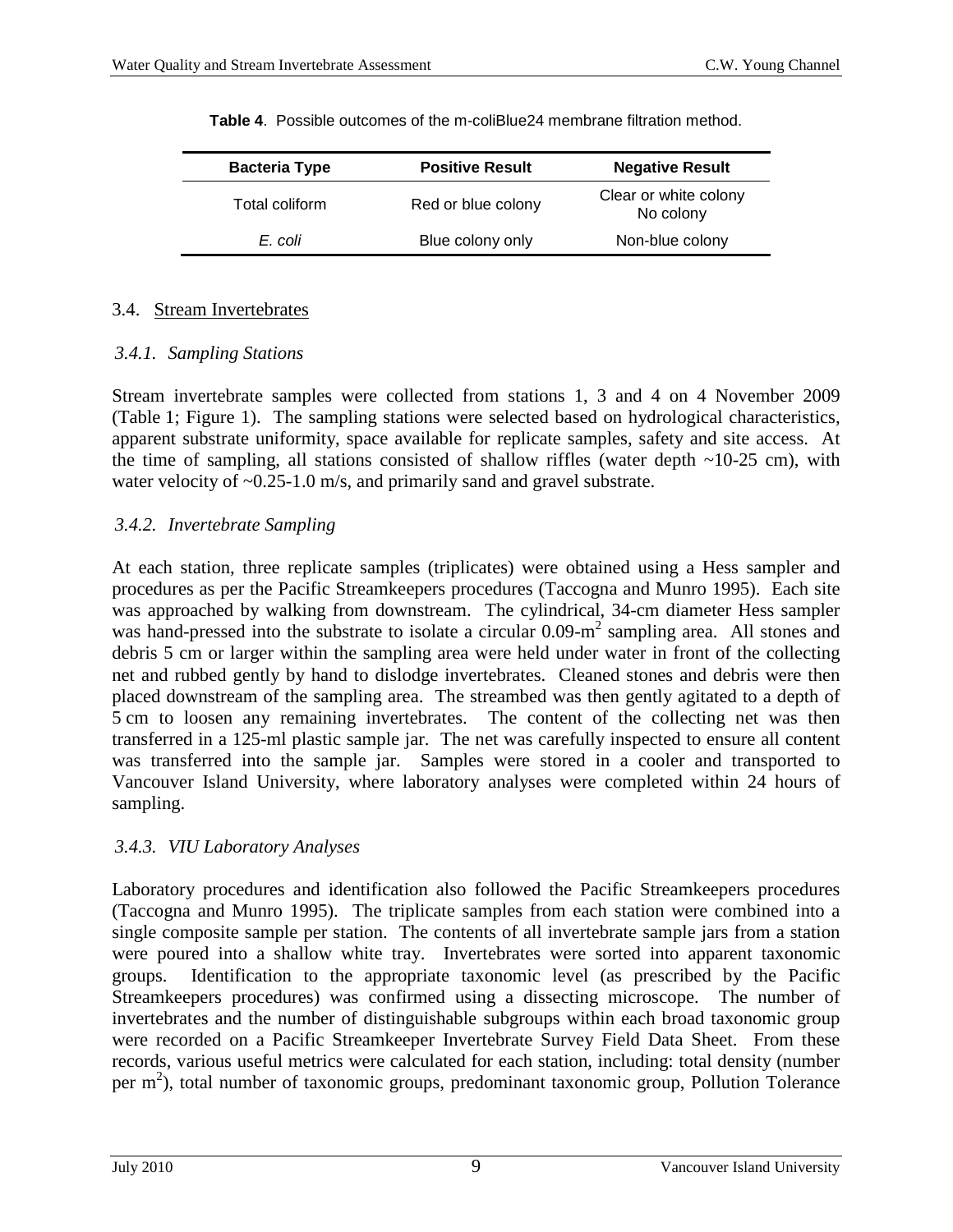Index, EPT (Ephemeroptera-Plecoptera-Trichoptera) Index, EPT to Total Ratio Index, Predominant Taxon Ratio Index, and overall Site Assessment Rating.

# **4. Results**

Although no discharge measurements were collected during this study, field observations suggested that water levels in the C.W. Young Channel were not at bankfull during the early November sampling event. However, heavy rainfall between sampling events caused the C.W. Young Channel be at bankfull during the late November sampling event.

Average air temperature during the 10-day period prior to each sampling event was  $6-8^{\circ}C$  (data for Comox Airport retrieved from [http://www.theweathernetwork.com\)](http://www.theweathernetwork.com/). Total rainfall during the 10-day period prior to each sampling event was 46 mm for the early November sampling event and 240 mm for the late November sampling event.

#### 4.1. Water Quality

#### *4.1.1. Field Measurements and VIU Laboratory Analyses*

Water temperature averaged  $7.6^{\circ}$ C and  $6.8^{\circ}$ C during the early and late November sampling events, respectively (Table 5). The decrease in water temperature between events reflected a similar decrease in air temperature between sampling events. All dissolved oxygen levels (range: 10.65-11.96 mg/L) were above the minimum guideline of 9.0 mg/L for early fish life stages (RISC 1998). Overall, dissolved oxygen concentrations were at 88-99% saturation.

Mean conductivity decreased from 70 to 52 μS/cm between the early and late November sampling events, likely as a result of dilution due to increased discharge. During both sampling events, there was a general increase from upstream to downstream stations. Water pH was near neutral throughout this study, and averaged 6.92 and 6.94 during the early and late November sampling events, respectively.

Total alkalinity ranged averaged 20.6 and 21.2 mg/L during the early and late November sampling events, respectively (Table 5). Overall, total alkalinity was above 20 mg/L during both sampling events, indicating "low acid sensitivity" as defined by RISC (1998).

Levels of turbidity increased between the early (average: 0.2 FAU) and late November sampling events (average: 5.0 FAU), likely as a result of the higher water velocity / discharge and erosion potential (Table 5).

A comparison of the water quality results from the duplicate samples taken at station 9 indicates that most values were within  $+5\%$  of each other.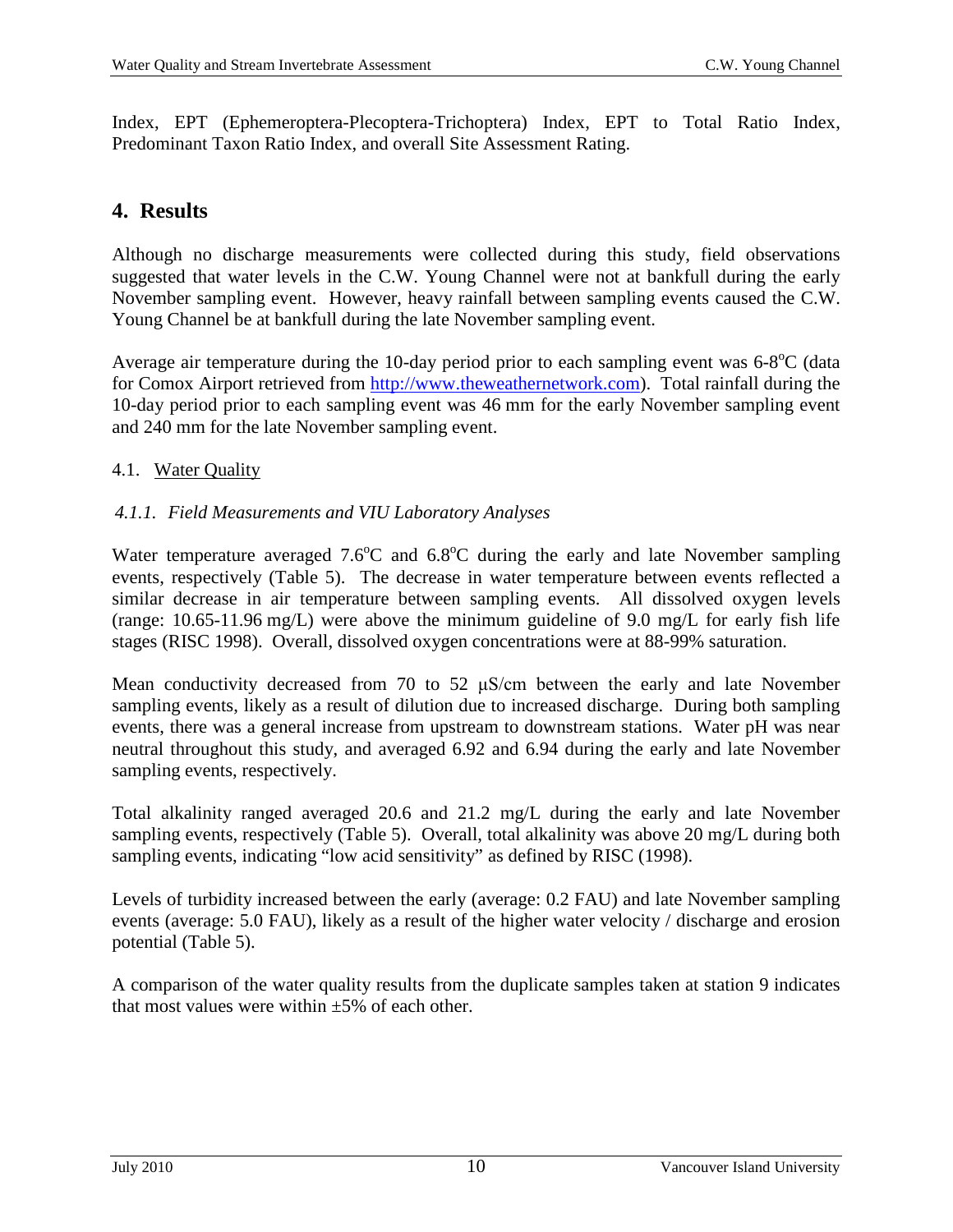**Table 5**. Field measurements and laboratory results (VIU Laboratory) for water samples taken from five stations on the C.W. Young Channel and Englishman River on 4 and 25 November 2009. Results for total alkalinity and turbidity at station 3 during both sampling events represent the average of duplicate samples.

|                         |                                      | <b>VIU Laboratory</b>                |                                     |      |                                                          |                           |
|-------------------------|--------------------------------------|--------------------------------------|-------------------------------------|------|----------------------------------------------------------|---------------------------|
| <b>Station</b>          | <b>Temperature</b><br>$(C^{\circ}C)$ | <b>Dissolved</b><br>Oxygen<br>(mg/L) | <b>Conductivity</b><br>$(\mu S/cm)$ | pH   | <b>Total</b><br><b>Alkalinity</b><br>(mg/L)<br>$CaCO3$ ) | <b>Turbidity</b><br>(FAU) |
|                         |                                      |                                      | 4 November 2009                     |      |                                                          |                           |
| 1                       | 7.08                                 | 11.96                                | 63                                  | 6.82 | 18.4                                                     | $\boldsymbol{0}$          |
| $\overline{c}$          | 7.31                                 | 11.34                                | 65                                  | 7.02 | 18.5                                                     | $\boldsymbol{0}$          |
| 3                       | 7.90                                 | 11.09                                | 72                                  | 6.94 | 22.5                                                     | $\mathbf 0$               |
| 4                       | 7.87                                 | 11.14                                | 72                                  | 6.99 | 20.9                                                     | 1                         |
| 5                       | 7.68                                 | 11.16                                | 76                                  | 6.82 | 22.7                                                     | $\boldsymbol{0}$          |
|                         |                                      |                                      |                                     |      |                                                          |                           |
|                         |                                      |                                      | 25 November 2009                    |      |                                                          |                           |
| 1                       | 6.24                                 | 11.96                                | 40                                  | 8.13 | 21.9                                                     | 5                         |
| $\overline{2}$          | 6.34                                 | 11.33                                | 41                                  | 6.44 | 20.0                                                     | 4                         |
| 3                       | 7.15                                 | 10.65                                | 59                                  | 6.36 | 23.2                                                     | 5                         |
| $\overline{\mathbf{4}}$ | 7.18                                 | 11.07                                | 59                                  | 6.29 | 24.0                                                     | $6\phantom{1}6$           |
| 5                       | 7.15                                 | 11.09                                | 59                                  | 7.50 | 16.8                                                     | 5                         |

#### *4.1.2. ALS Laboratory Analyses*

Water quality results were compared to the BC Provincial water quality guidelines and the federal CCME guidelines for the protection of aquatic life (Table 6).

The conductivity measurements from ALS Laboratories were consistent with the field measurements obtained with the electronic probe and differed by ≤5%.

Total hardness followed similar trends as conductivity, namely a general increase from upstream to downstream stations and a decrease between sampling events. Total hardness was below 60 mg/L during both sampling events, indicating "soft water" as defined by RISC (1998).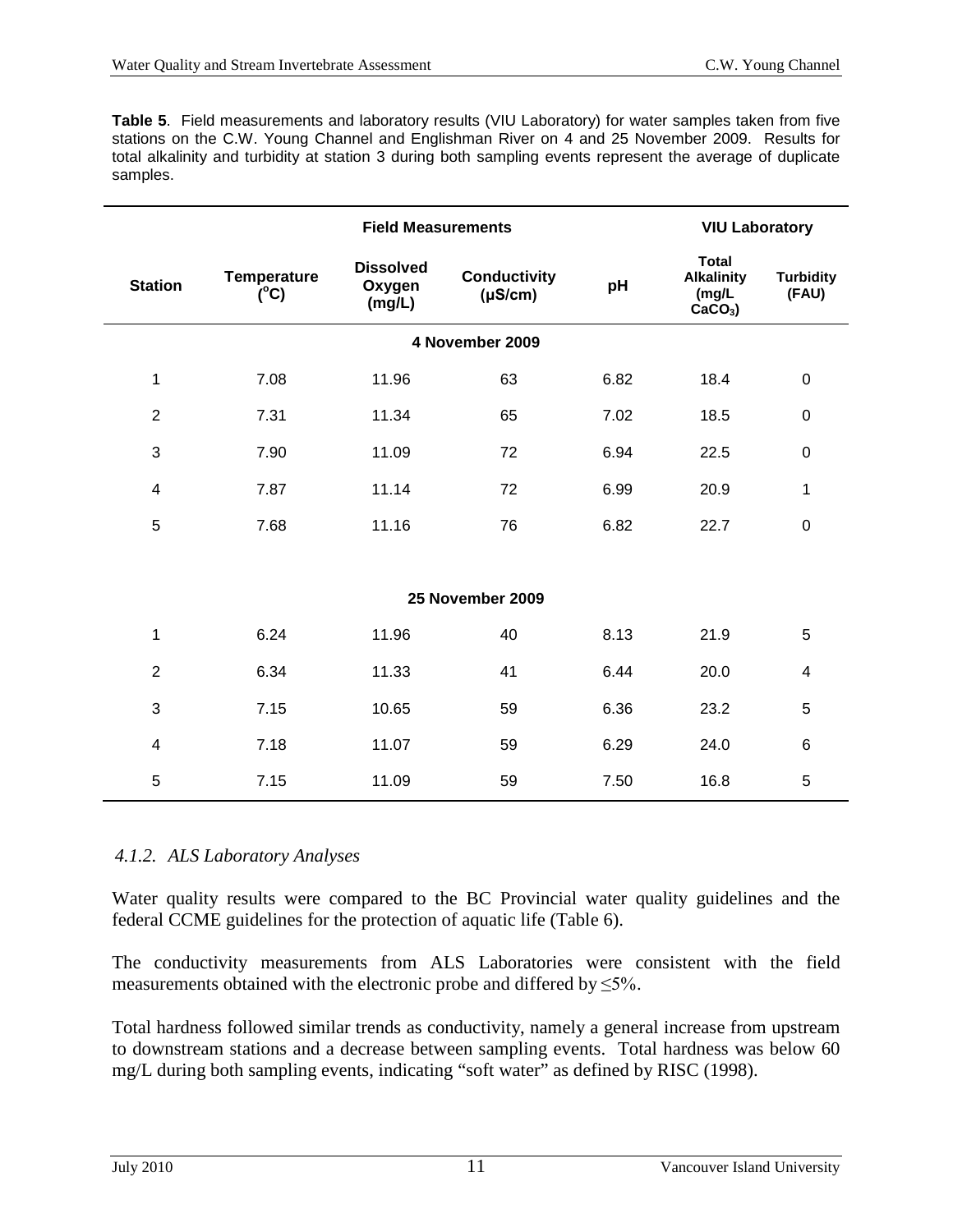**Table 6.** Laboratory results (ALS Laboratory) for water samples taken from 4 stations at the C.W. Young Channel during 4 and 25 November 2009. All values are expressed in mg/L unless specified otherwise. The values enclosed in boxes exceeded at least one of the applicable water quality guidelines. See additional notes on the next page.

|                                       |                            | <b>BC Water Quality Guidelines<sup>a</sup></b> |                           |                    |                    |                    |                    |                    |                    |                    |                    |
|---------------------------------------|----------------------------|------------------------------------------------|---------------------------|--------------------|--------------------|--------------------|--------------------|--------------------|--------------------|--------------------|--------------------|
|                                       | <b>BC Max</b>              | BC 30-day Mean                                 | CCME <sup>b</sup>         |                    |                    | 4 November 2009    |                    |                    |                    | 25 November 2009   |                    |
| Variable                              | mg/L                       | mg/L                                           | mg/L                      | $\mathbf{1}$       | $\overline{2}$     | 3                  | $\pmb{4}$          | $\mathbf{1}$       | $\overline{2}$     | 3                  | 4                  |
|                                       |                            |                                                |                           |                    |                    |                    |                    |                    |                    |                    |                    |
| General/Physical                      |                            |                                                |                           |                    |                    |                    |                    |                    |                    |                    |                    |
| Conductivity (µS/cm)                  |                            |                                                |                           | 63.2               | 61.8               | 70.4               | 70.6               | 38.7               | 39.8               | 56.7               | 57.1               |
| Hardness, Total                       |                            |                                                |                           | 23.7               | 22.5               | 27.6               | 26.9               | 15.4               | 15.9               | 23.7               | 23.3               |
| pH (pH units)                         | $6.5 - 9.0$                |                                                | $6.5 - 9.0$               | 7.50               | 7.44               | 7.42               | 7.44               | 8.00               | 7.81               | 7.53               | 7.45               |
| <b>Nutrients</b>                      |                            |                                                |                           |                    |                    |                    |                    |                    |                    |                    |                    |
| Ammonia-N                             | 8.18 <sup>c</sup>          | $1.57$ <sup>c</sup>                            | $0.715$ $\degree$         | < 0.020            | < 0.020            | < 0.020            | <0.020             | 0.054              | 0.074              | 0.044              | 0.085              |
| Nitrate (as N)                        | 200                        | 40                                             | 13                        | 0.0464             | 0.0360             | 0.0392             | 0.0388             | 0.0715             | 0.0647             | 0.287              | 0.284              |
| Nitrite (as N)                        | 0.06 <sup>d</sup>          | 0.02 <sup>d</sup>                              | 0.06                      | < 0.0010           | < 0.0010           | < 0.0010           | < 0.0010           | < 0.0010           | < 0.0010           | < 0.0010           | < 0.0010           |
| Ortho Phosphate (as P)                |                            |                                                |                           | < 0.0010           | < 0.0010           | 0.0012             | < 0.0010           | < 0.0010           | 0.0045             | 0.0055             | 0.0057             |
| <b>Total Phosphorus</b>               |                            |                                                |                           | 0.0023             | 0.0034             | 0.0060             | 0.0093             | 0.0147             | 0.0137             | 0.0172             | 0.0179             |
| <b>Total Metals</b>                   |                            |                                                |                           |                    |                    |                    |                    |                    |                    |                    |                    |
| Aluminum (AI) <sup>n</sup>            | 0.10 <sup>e</sup>          | 0.05 <sup>e</sup>                              | 0.10 <sup>e</sup>         | <0.20              | <0.20              | <0.20              | 0.27               | 0.32               | 0.29               | 0.3                | 0.28               |
| Antimony (Sb) <sup>n</sup>            | 0.02                       |                                                |                           | < 0.20             | < 0.20             | <0.20              | <0.20              | < 0.20             | < 0.20             | <0.20              | <0.20              |
| Arsenic (As) <sup>n</sup>             | 0.005                      |                                                |                           | < 0.20             | <0.20              | <0.20              | < 0.20             | < 0.20             | < 0.20             | <0.20              | < 0.20             |
| Barium (Ba)                           | $\sqrt{5}$                 | $\overline{1}$                                 |                           | < 0.010            | < 0.010            | < 0.010            | < 0.010            | < 0.010            | < 0.010            | < 0.010            | < 0.010            |
| Berylium (Be)                         | 0.0053                     |                                                |                           | < 0.0050           | < 0.0050           | < 0.0050           | < 0.0050           | < 0.0050           | < 0.0050           | < 0.0050           | < 0.0050           |
| Bismuth (Bi)                          |                            |                                                |                           | <0.20              | < 0.20             | <0.20              | <0.20              | <0.20              | <0.20              | <0.20              | <0.20              |
| Boron (B)                             | 1.2                        |                                                |                           | < 0.10             | < 0.10             | < 0.10             | <0.10              | < 0.10             | < 0.10             | <0.10              | <0.10              |
|                                       | $0.00001$ <sup>f</sup>     |                                                | $0.00001$ <sup>f</sup>    |                    | < 0.010            |                    | < 0.010            | < 0.010            | < 0.010            | < 0.010            | < 0.010            |
| Cadmium (Cd) <sup>n</sup>             |                            |                                                |                           | < 0.010            | 7.6                | < 0.010<br>8.4     | 8.1                | 4.7                | 4.9                | 6.4                | 6.3                |
| Calcium (Ca)                          |                            |                                                |                           | 8.1                |                    |                    |                    |                    |                    |                    |                    |
| Chromium (Cr) <sup>n</sup>            | 0.001 <sup>9</sup><br>0.11 | 0.004                                          | 0.001 <sup>9</sup>        | < 0.010<br>< 0.010 | < 0.010<br>< 0.010 | < 0.010<br>< 0.010 | < 0.010<br>< 0.010 | < 0.010<br>< 0.010 | < 0.010<br>< 0.010 | < 0.010            | < 0.010<br>< 0.010 |
| Cobalt (Co) <sup>n</sup>              | 0.003 <sup>h</sup>         | 0.002 <sup>h</sup>                             |                           | < 0.010            | < 0.010            | < 0.010            | < 0.010            | < 0.010            | < 0.010            | < 0.010<br>< 0.010 | < 0.010            |
| Copper (Cu) <sup>n</sup><br>Iron (Fe) | 0.3                        |                                                | 0.002 <sup>h</sup><br>0.3 | 0.048              | 0.146              | 0.135              | 0.377              | 0.294              | 0.325              | 0.353              | 0.341              |
|                                       |                            |                                                |                           |                    |                    |                    |                    |                    |                    |                    | < 0.050            |
| Lead (Pb) $n$                         | 0.006                      | $0.004$ <sup>i</sup>                           | $0.001$ <sup>i</sup>      | < 0.050            | < 0.050            | < 0.050            | < 0.050            | < 0.050            | < 0.050            | < 0.050            |                    |
| Lithium (Li)                          | 0.87                       | 0.096                                          |                           | < 0.010            | < 0.010            | < 0.010            | < 0.010            | < 0.010            | < 0.010            | < 0.010            | < 0.010            |
| Magnesium (Mg)                        |                            |                                                |                           | 0.8                | 0.9                | 1.6                | 1.7                | 0.9                | 0.9                | 1.9                | 1.9                |
| Manganese (Mn)                        | 0.68 <sup>j</sup>          | $0.66^{\circ}$                                 |                           | < 0.0050           | 0.011              | 0.005              | 0.008              | 0.011              | 0.011              | 0.008              | 0.008              |
| Molybdenum (Mo)                       | $\overline{2}$             | $\mathbf{1}$                                   | 0.073                     | <0.030             | < 0.030            | < 0.030            | <0.030             | < 0.030            | < 0.030            | < 0.030            | <0.030             |
| Nickel (Ni) <sup>n</sup>              | 0.025 <sup>k</sup>         |                                                | 0.025 <sup>k</sup>        | < 0.050            | < 0.050            | < 0.050            | < 0.050            | < 0.050            | < 0.050            | < 0.050            | < 0.050            |
| Phosphorus (P)                        |                            |                                                |                           | <0.30              | <0.30              | <0.30              | <0.30              | < 0.30             | < 0.30             | <0.30              | <0.30              |
| Potassium (K)                         | 373                        |                                                |                           | 2.0                | 2.0                | 2.0                | 2.0                | 2.0                | 2.0                | 2.0                | 2.0                |
| Selenium (Se) <sup>n</sup>            |                            | 0.002                                          | 0.001                     | <0.20              | <0.20              | <0.20              | <0.20              | < 0.20             | < 0.20             | <0.20              | <0.20              |
| Silicon (Si)                          |                            |                                                |                           | 2.44               | 2.39               | 3.01               | 3.19               | 3.43               | 3.48               | 4.55               | 4.46               |
| Silver (Ag) <sup>n</sup>              | 0.0001                     | 0.00005                                        | 0.0001                    | < 0.010            | < 0.010            | < 0.010            | < 0.010            | < 0.010            | < 0.010            | < 0.010            | < 0.010            |
| Sodium (Na)                           |                            |                                                |                           | 3.0                | 3.2                | 3.3                | 3.4                | 2.2                | 2.3                | 2.9                | 2.8                |
| Strontium (Sr)                        |                            |                                                |                           | 0.032              | 0.031              | 0.031              | 0.031              | 0.020              | 0.021              | 0.025              | 0.025              |
| Thallium (TI)                         | 0.0003                     | 0.0008                                         |                           | <0.20              | <0.20              | <0.20              | <0.20              | <0.20              | < 0.20             | <0.20              | < 0.20             |
| Tin (Sn)                              |                            |                                                |                           | < 0.030            | < 0.030            | < 0.030            | < 0.030            | < 0.030            | < 0.030            | < 0.030            | < 0.030            |
| Titanium (Ti)                         | $\overline{2}$             |                                                |                           | < 0.010            | < 0.010            | < 0.010            | 0.015              | 0.013              | 0.012              | 0.015              | 0.014              |
| Vanadium (V) <sup>n</sup>             | 0.02                       | 0.006                                          |                           | < 0.030            | < 0.030            | < 0.030            | <0.030             | < 0.030            | < 0.030            | < 0.030            | <0.030             |
| Zinc (Zn)                             | 0.033 <sup>m</sup>         | 0.0075 <sup>m</sup>                            |                           | < 0.0050           | < 0.0050           | < 0.0050           | < 0.0050           | < 0.0050           | < 0.0050           | < 0.0050           | < 0.0050           |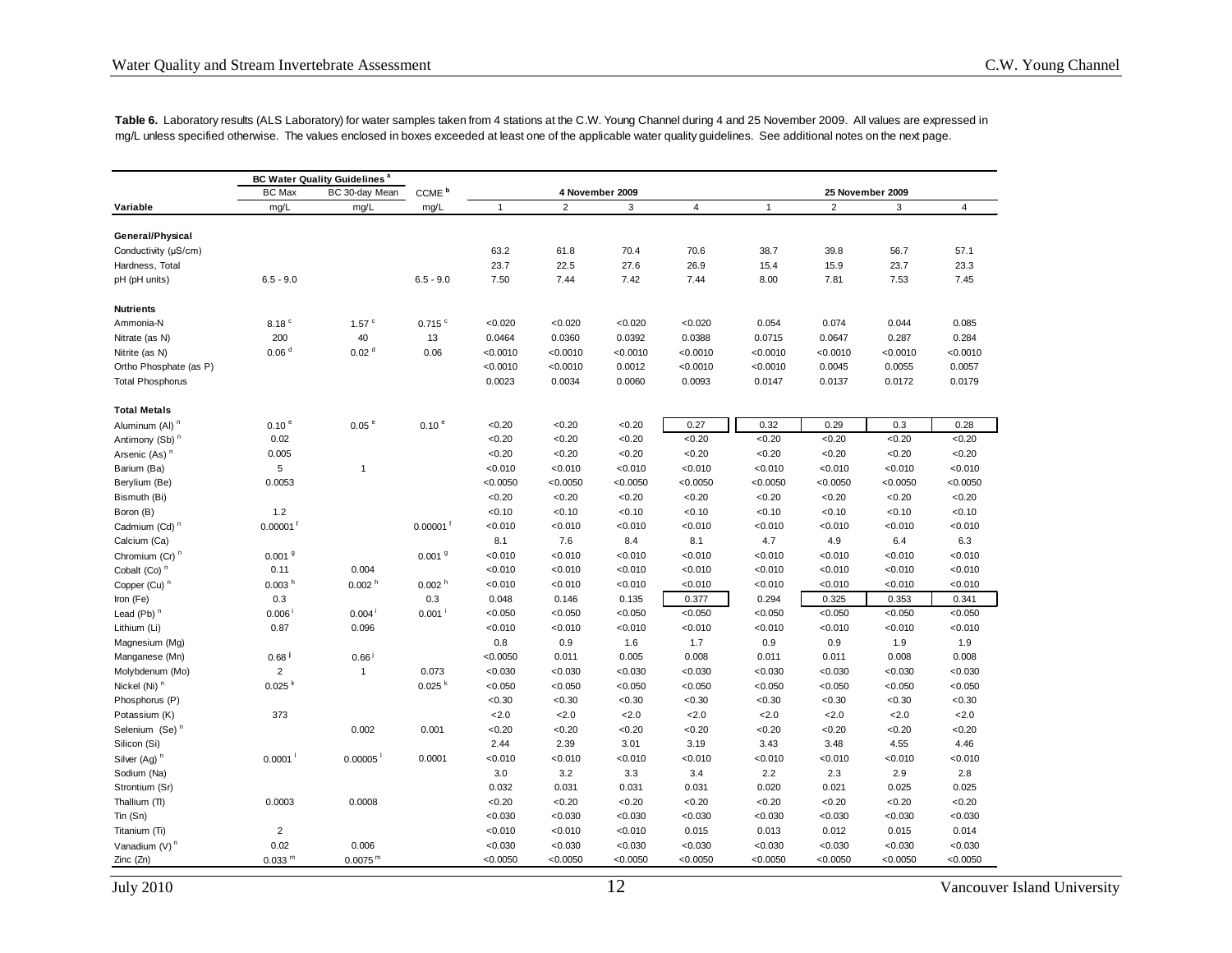**Table 6.** (Continued)

#### **NOTES:**

Results are expressed as mg/L except for pH and conductivity.

- "<" means less than the detection limit.
- a BC Water Quality Guidelines (WQG) compiled from http://www.env.gov.bc.ca/wat/wq/BCquidelines/approv\_wq\_quide/approved.html <http://www.env.gov.bc.ca/wat/wq/BCguidelines/working.html>
- b Canadian Council of Ministers of the Environment (CCME) Water Quality Guidelines (WQGs) compiled from CCME (2003).
- <sup>c</sup> Total ammonia guideline is dependent on water temperature and pH. Guideline shown is based water temperature of 7-8°C and pH of 7.4-8.0 for the tested water.
- $d$  Nitrite guideline is dependent on chloride concentration. Guideline range shown is based on chloride concentration < 2 mg/L.
- e Aluminum guidelines for  $pH \ge 6.5$ .
- <sup>f</sup> The BC maximum cadmium guideline is 0.001 \* 10<sup>{0.86 [log(hardness)] 3.2} mg/L. Guideline shown is based on hardness of 15-28 mg/L.</sup>
- <sup>g</sup> Chromium guideline is for the more toxic Chromium VI. The guideline for Chromium VI is 0.0089 mg/L.
- <sup>h</sup> The BC maximum copper guideline is 0.001 \* [0.094(hardness) + 2] mg/L. The BC 30-day mean copper guideline is 0.002 µg/L for hardness < 50 mg/L. The CCME guideline for copper is 0.002 mg/L at hardness of 1-120 mg/L. Guidelines shown are based on hardness of 15-28 mg/L.
- The BC maximum lead quideline is 0.001 \* e<sup>{1.273 [In(hardness)] 1.46}</sup> mg/L. The BC 30-day mean lead quideline is 0.001 \* [3.31 + e<sup>{1.273 [In(hardness)] -</sup> 4.704)] mg/L. The CCME guideline for lead is 0.001 mg/L for hardness of 0-60 mg/L. Guidelines shown are based on hardness of 15-28 mg/L.
- The BC maximum manganese guideline is 0.01102 \* (hardness) + 0.54 mg/L. The BC 30-day mean manganese guideline is 0.0044 \* (hardness) + 0.605 mg/L. Guidelines shown are based on hardness of 15-28 mg/L.
- $k$  Nickel guideline is 0.025 mg/L for hardness of 0-60 mg/L.
- <sup>l</sup> The BC maximum silver guideline is 0.0001 mg/L for hardness ≤100 mg/L. The BC 30-day mean silver guidelines is 0.00005 mg/L for hardness ≤100 mg/L.
- m The BC maximum zinc guideline is 0.033 mg/L for hardness ≤90 mg/L. The BC 30-day mean zinc guidelines is 0.0075 mg/L for hardness ≤90 mg/L.
- $n$  Analytical detection limits were above applicable guidelines for these metals.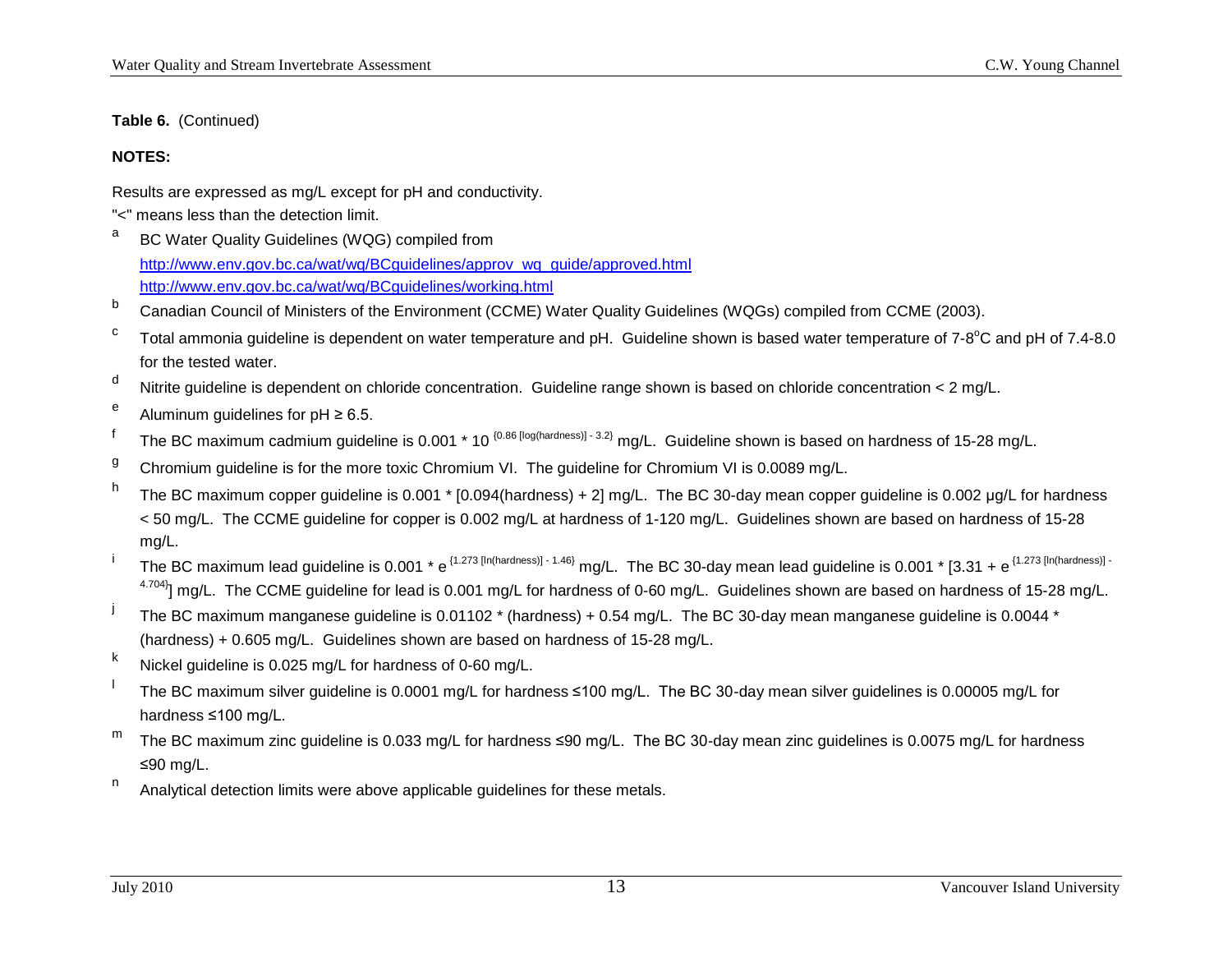Field measurements of pH (range: 6.29-8.13) were generally lower and more variable than the ALS Laboratories results (range: 7.42-8.00). This discrepancy possibly reflects improper calibration, differences in air space content among sampling containers and/or time elapsed between sampling and laboratory analysis.

All nutrient levels were below applicable guidelines and/or below detection limits. Total ammonia was below detection limit (i.e.,  $\langle 0.02 \text{ mg/L} \rangle$  during the early November sampling event, but increased during the late November sampling event when levels reached 0.044-0.085 mg/L. Nitrate concentrations increased between the early (average: 0.040 mg/L) and late November sampling events (average: 0.177 mg/L). The highest nitrate levels were observed at station 3 and 4 during the late November sampling event (0.287 and 0.284 mg/L, respectively).

Orthophosphate was mainly below or near detection limit (i.e.,  $\leq 0.0012$  mg/L) during the early November sampling event, but increased during the late November sampling event when levels reached 0.0045-0.0057 mg/L (expect station 1, where orthophosphate level was below detection limit). Total phosphorus increased between the early (average: 0.0053 mg/L) and late November sampling events (average: 0.0159 mg/L), and there was a general increase from upstream to downstream stations during both sampling events. Overall, total phosphorus levels were mainly within the low to moderate range typical of "oligotrophic" (<0.010 mg/L) to "mesotrophic" (0.010-0.025 mg/L) waters as defined by RISC (1998).

With the exception of aluminium and iron, all metals with applicable guidelines were below minimum detection limits. Total aluminium and iron concentrations exceeded the applicable guidelines at station 4 during the early November sampling event and at all stations during the late November sampling event (except at station 1 where iron did not exceed the guideline).

It should be noted that the above total metal exceedances occurred for samples with turbidity levels that were above minimum detection limits. Total metal analyses measure the combined amount of metals dissolved in water and bound to particles. In general, dissolved metals are more bio-available (hence toxicologically available) than metals that are bound to particles. It is unclear whether the observed elevated metals represented dissolved metals or metals bound to suspended particles.

#### 4.2. Microbiology

All samples collected from the C.W. Young Channel and Englishman River contained some coliform bacteria (Table 7). In the C.W. Young Channel, total coliform counts generally increased from upstream to downstream, with the highest levels observed at station 3 (total coliform: 644 CFU / 100 ml; *E. coli*: 18 CFU / 100 ml).. Overall, the observed total coliform levels were higher than in a similar study conducted at the C.W. Young Channel during Fall 2008, when total coliform was <300 CFU / 100 ml and no *E. coli* bacteria were observed (VIU, 2009).

The filtration blank completed with sterile water did not produce any bacterial colonies.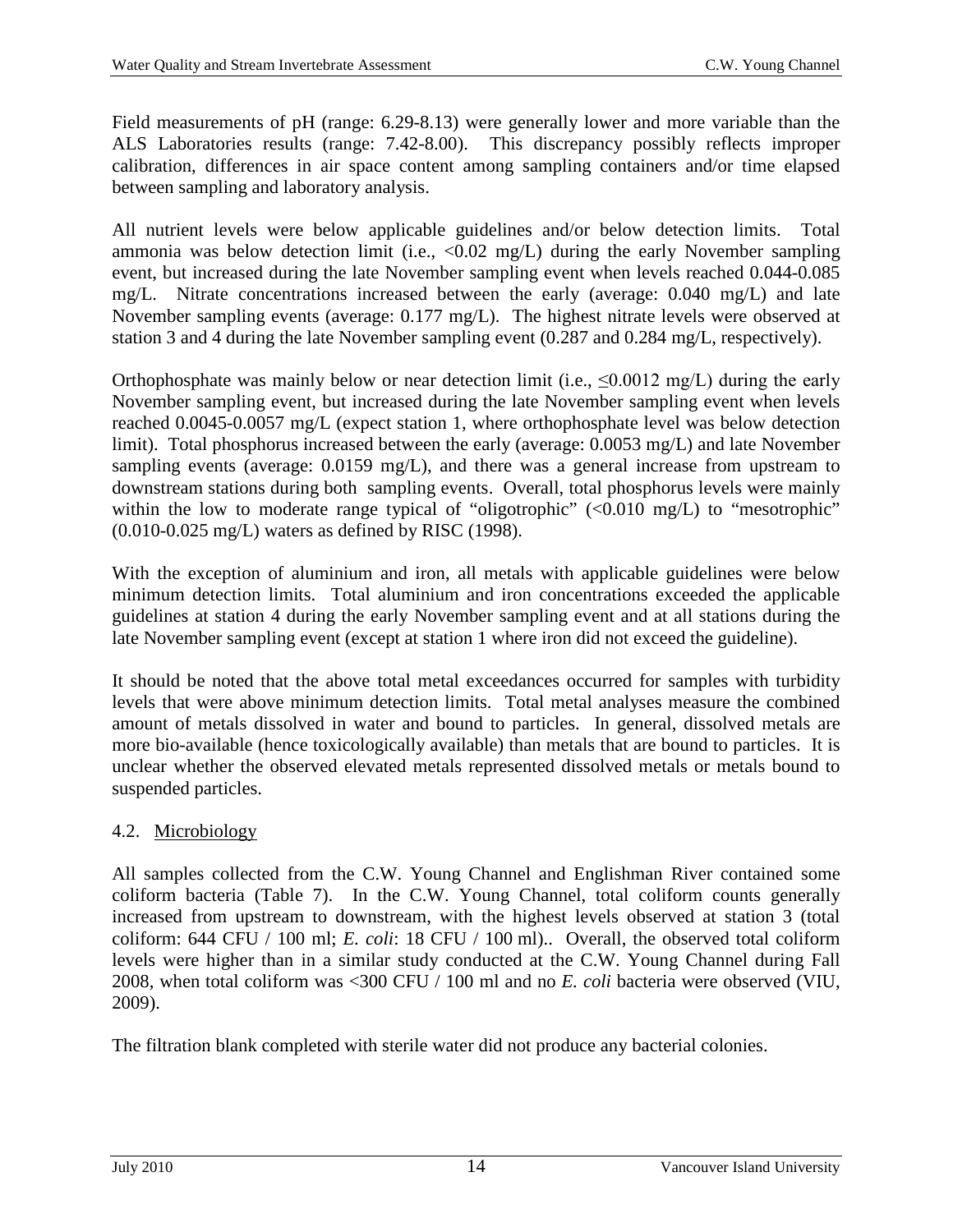| <b>Station</b>          | <b>Total Coliform</b> | E. coli | % E. coli |
|-------------------------|-----------------------|---------|-----------|
| 1                       | 384                   | 41      | 10.7%     |
| 2                       | 357                   | 24      | 6.7%      |
| 3                       | 656                   | 20      | 3.0%      |
| 4                       | 644                   | 18      | 2.8%      |
| 5                       | 571                   | 16      | 2.8%      |
| <b>Filtration blank</b> | 0                     | 0       |           |

**Table 7**. Total coliform and *E. coli* counts from water samples taken at five stations on the C.W. Young Channel and Englishman River on 4 November 2009. All values are expressed as number of bacteria per 100 ml. No samples were collected on 25 November 2009.

#### 4.3. Stream Invertebrates

A total of 234 stream invertebrates representing 9 broad taxonomic groups were counted at three stations on the C.W. Young Channel on 4 November 2009 (Table 8; Figure 2; Appendix 2). Animal density was high at station 1 (711 animals/ $m<sup>2</sup>$ ), and relatively low at stations 3-4 (70-85) animals/ $m^2$ . Overall, mayfly nymph was the most common taxonomic group, although none were found at station 3.

Site assessment ratings ranged from 1.00-3.25 suggesting "acceptable" to "poor" invertebrate community abundance and diversity. These results differ from those of a similar study conducted at the C.W. Young Channel during Fall 2008, when site assessment ratings ranged from 3.0-3.5 (VIU, 2009). The reason for the highly variable results in this study remain unknown, but may involve differences in stream habitat, flow conditions and/or substrate type among stations.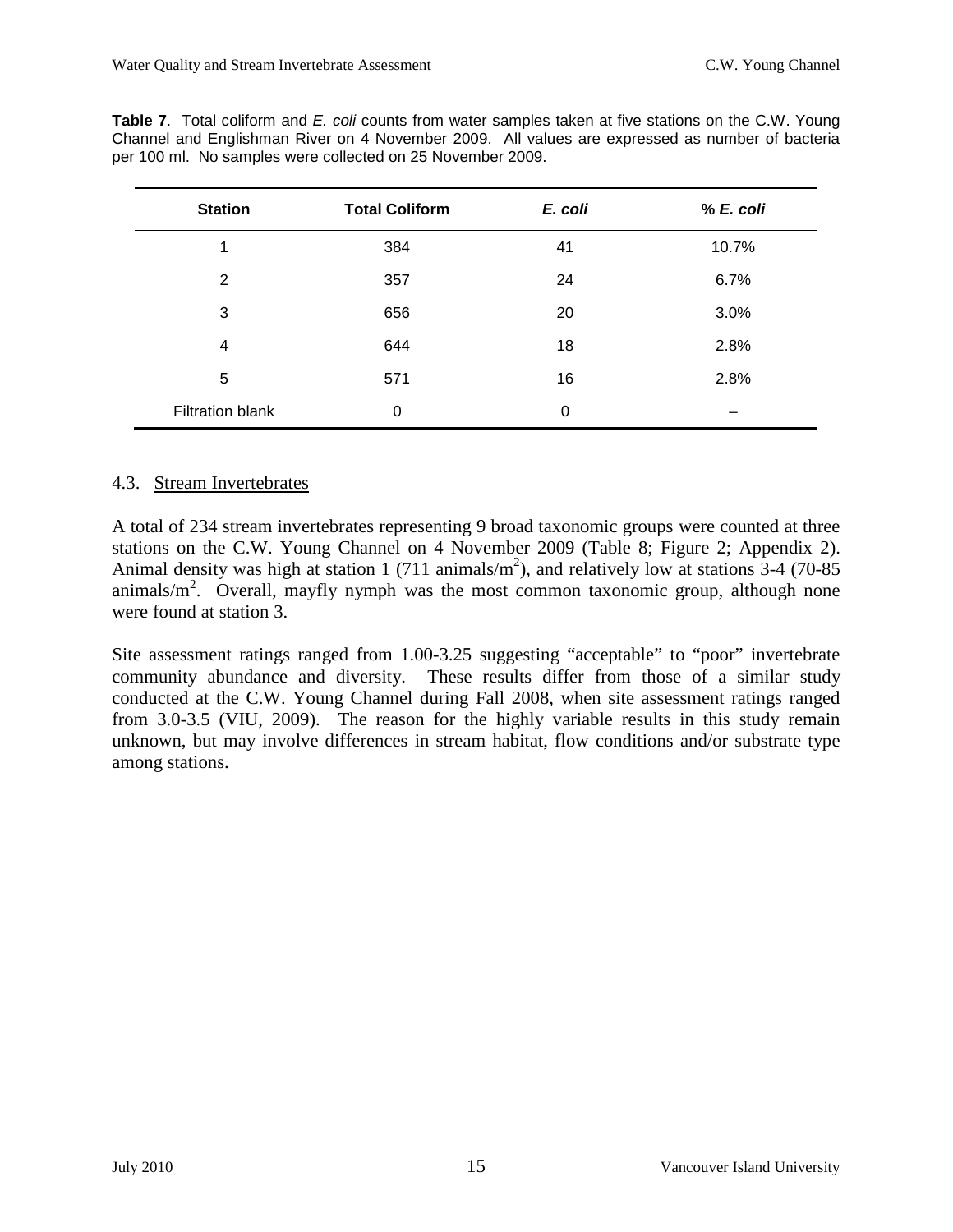**Table 8**. Abundance and density of stream invertebrates obtained from triplicate samples taken on 4 November 2009 at three stations on the C.W. Young Channel. Overall site assessment ratings are also provided for each station (out of a maximum rating of 4.00). Invertebrate Survey Field Data Sheets are included in Appendix 2. No samples were collected on 25 November 2009.

| <b>Pollution Tolerance</b> | <b>Invertebrate Taxa</b>   | <b>Station 1</b> | <b>Station 3</b> | <b>Station 4</b> |
|----------------------------|----------------------------|------------------|------------------|------------------|
| Category 1                 | Caddisfly larva            | 3                |                  |                  |
| Pollution                  | Mayfly nymph               | 133              |                  | 15               |
| Intolerant                 | Stonefly nymph             | 20               |                  | 1                |
| Category 2                 | Cranefly larva             |                  |                  | $\overline{2}$   |
| Somewhat<br>Pollution      | Damselfly nymph            | 1                |                  |                  |
| Intolerant                 | Scud (Amphipod)            | 20               |                  |                  |
| Category 3                 | Aquatic Worm (Oligochaete) | 14               | 18               | 5                |
| Pollution                  | Leech                      |                  | 1                |                  |
| Tolerant                   | Midge larva (Chironomid)   | 1                |                  |                  |
|                            | <b>Total Abundance</b>     | 192              | 19               | 23               |
|                            | Density (number / $m^2$ )  | 711              | 70               | 85               |
|                            | Site Assessment Rating     | 3.25             | 1.00             | 2.25             |



**Figure 2**. Density of stream invertebrates obtained from triplicate samples taken on 4 November 2009 at three stations on the C.W. Young Channel. The "Other" category includes damselfly larva, leech, and midge larva (chironomid). Data are summarized in Table 8 and Invertebrate Survey Field Data Sheets are included in Appendix 2.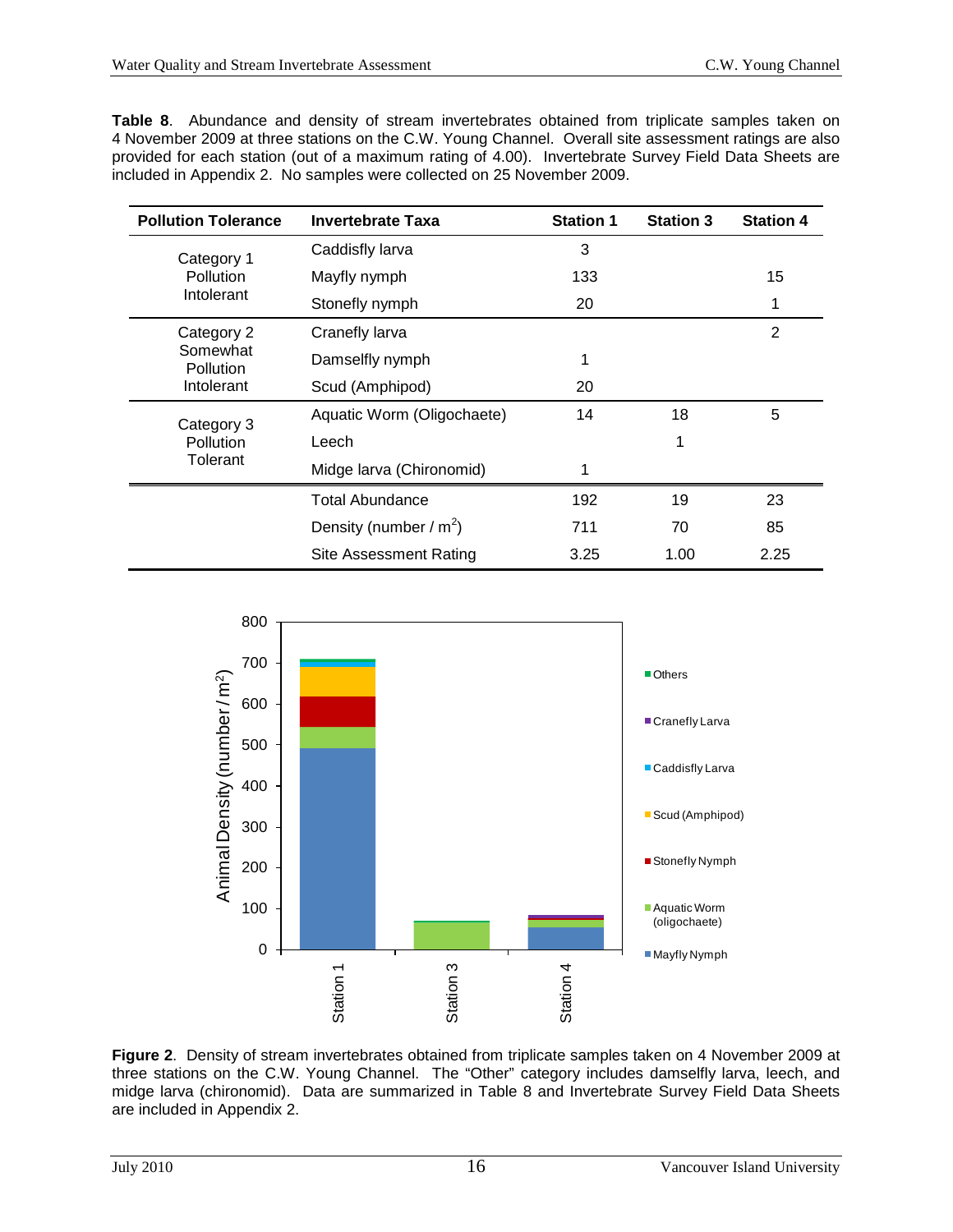# **5. Acknowledgements**

The authors would like to thank Joan Michel (Parks and Trails Coordinator, Recreation and Parks Department, Regional District of Nanaimo) for facilitating site access and providing a map of the site. We would like to acknowledge Margaret Wright and Mel Sheng (Fisheries and Oceans Canada) and James Craig (BC Conservation Foundation) for their continued support in facilitating this and other monitoring projects. Additional support was provided by students attending the Environmental Monitoring (RMOT 306) course at Vancouver Island University – Macgregor Anderson, Matthew Corbett, Richard de Vos, Alex Goeppel, Nick Hamilton, Jonathan Hupman, Brett Isbister, Anthony Kennedy, Ricki Merriman, Florence Raffaelli, Krystal Reaume, Jo-Leen Sellars and Stephanie Vickers. The Resource Management Officer Technology (RMOT) and Biology Departments at Vancouver Island University provided some laboratory supplies, equipment, vehicle and covered fuel expenses. The Regional District of Nanaimo, BC Conservation Foundation's "Living Rivers - Georgia Basin / Vancouver Island" program, and Fisheries and Oceans Canada provided funding for analytical processing of water samples. ALS Laboratory provided reduced rates on some of their analytical services for this project and other projects conducted as part of the Environmental Monitoring course.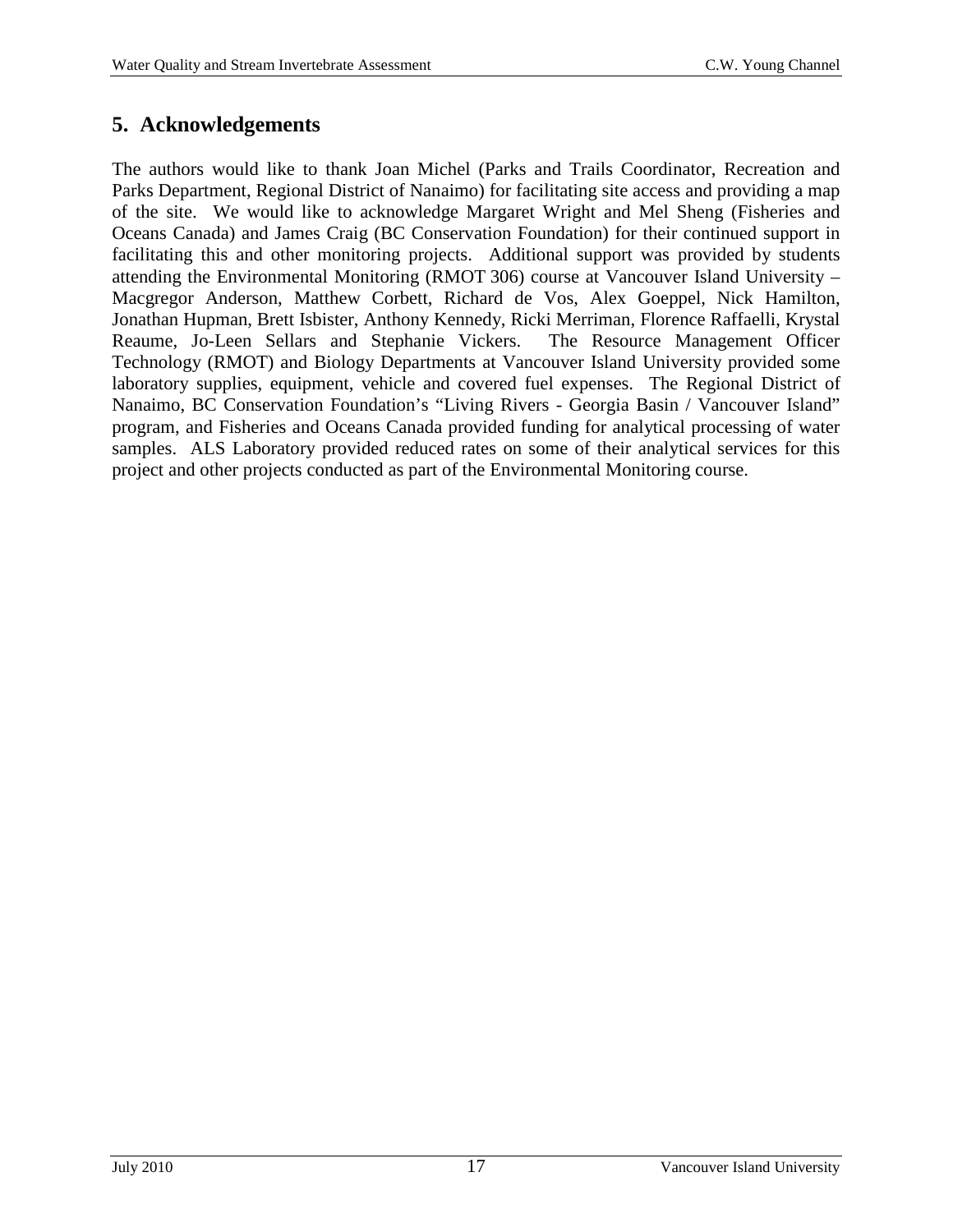# **6. References**

- BCMWLAP. 1998a. British Columbia Approved Water Quality Guidelines (Criteria): 1998 edition updated August 24, 2001. British Columbia Ministry of Water, Land and Air Protection. Victoria, BC.
- BCMWLAP. 1998b. A Compendium of Working Water Quality Guidelines for British Columbia: 1998 edition updated August 23, 2001. British Columbia Ministry of Water, Land and Air Protection. Victoria, BC.
- CCME. 2003. Canadian Environmental Quality Guidelines. Updated 2004. Canadian Council of Ministers of the Environment, Winnipeg.
- Hawkes, V.C., M. Gaboury, and J.D. Fenneman. 2008. Management Plan for the Englishman River Regional Park, A Conservation Area along the River Corridor: Inventory of Natural Resources. LGL Project EA1988. Unpublished report by LGL Limited environmental research associates for Regional District of Nanaimo, Nanaimo, BC.
- RISC. 1998. Guidelines for Interpreting Water Quality Data. Resources Information Standards Committee, Victoria, BC.
- Taccogna, G., and K. Munro (eds). 1995. The Streamkeepers Handbook: a Practical Guide to Stream and Wetland Care. Salmonid Enhancement Program, Dept. Fisheries and Oceans, Vancouver, BC.
- Vancouver Island University (VIU: L. Clarke, M. Colwell, M. Cormie, and E. Demers). 2009. Water Quality and Stream Invertebrate Assessment for the C.W. Young Channel, Englishman River, BC (Fall 2008). Data Report.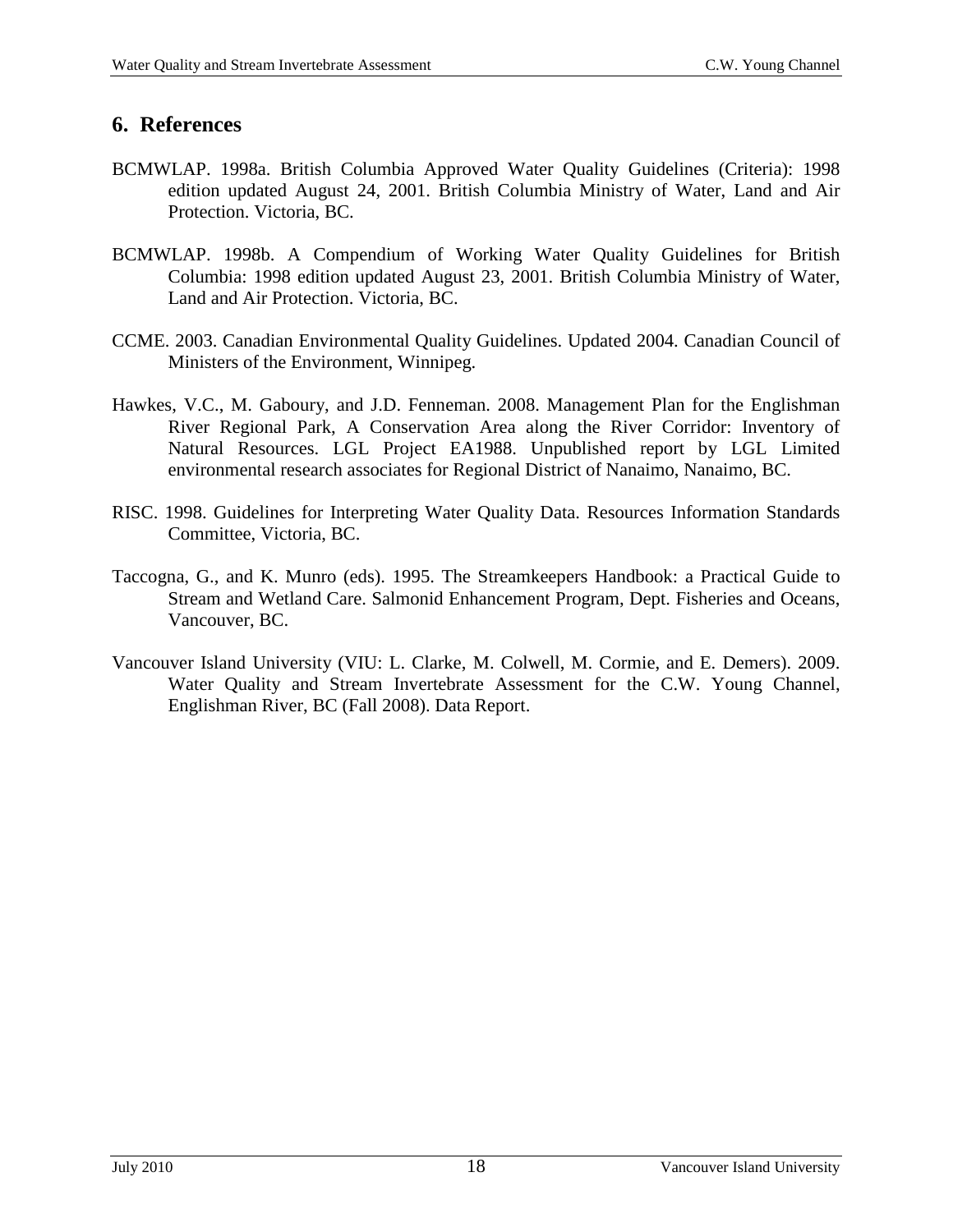# **7. Appendices**

**APPENDIX 1.** Photographs showing site conditions and sampling activities conducted on the C.W. Young Channel during 25 November 2009.



**Photo 1.** Downstream view of the C.W. Young Channel near station 1 during 25 November 2009.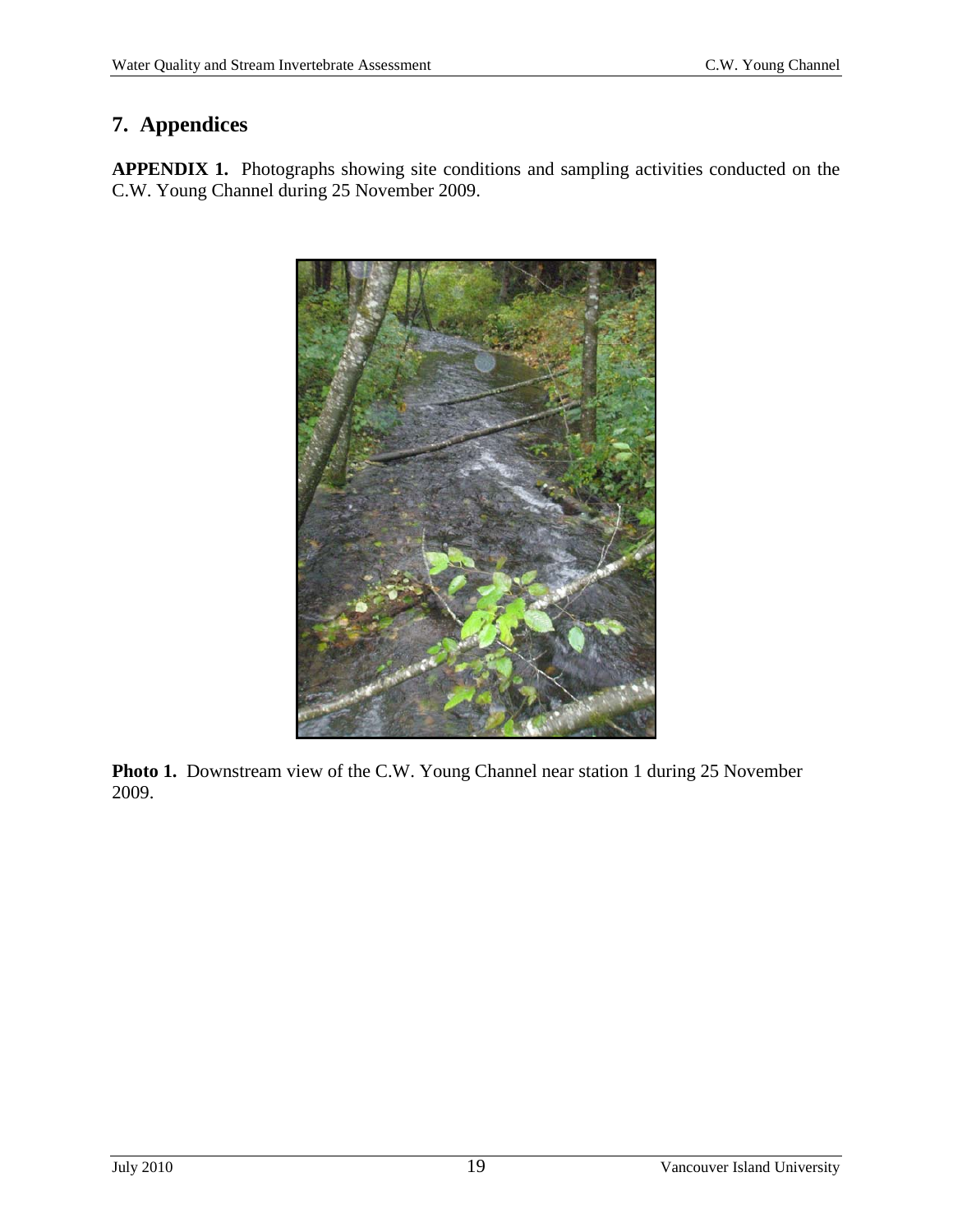

**Photo 2.** Downstream view of the C.W. Young Channel near station 2 during 25 November 2009.



**Photo 3.** Upstream view of the C.W. Young Channel near station 3 during 25 November 2009.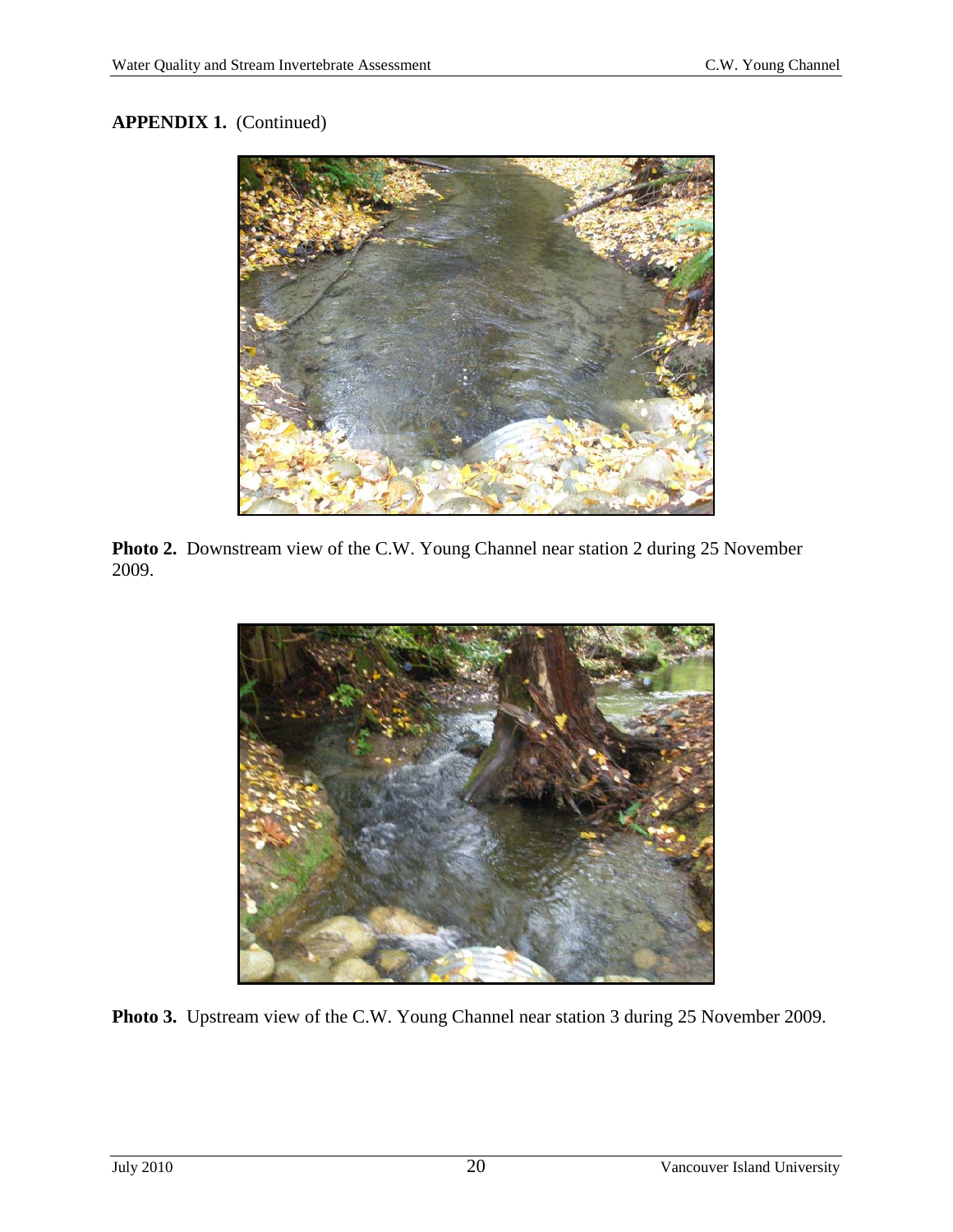

**Photo 4.** View of the water gauge at the pedestrian bridge over the C.W. Young Channel downstream of station 4 during 25 November 2009.



**Photo 5.** View of the confluence of the C.W. Young outlet with the Englishman River (station 5) during 25 November 2009.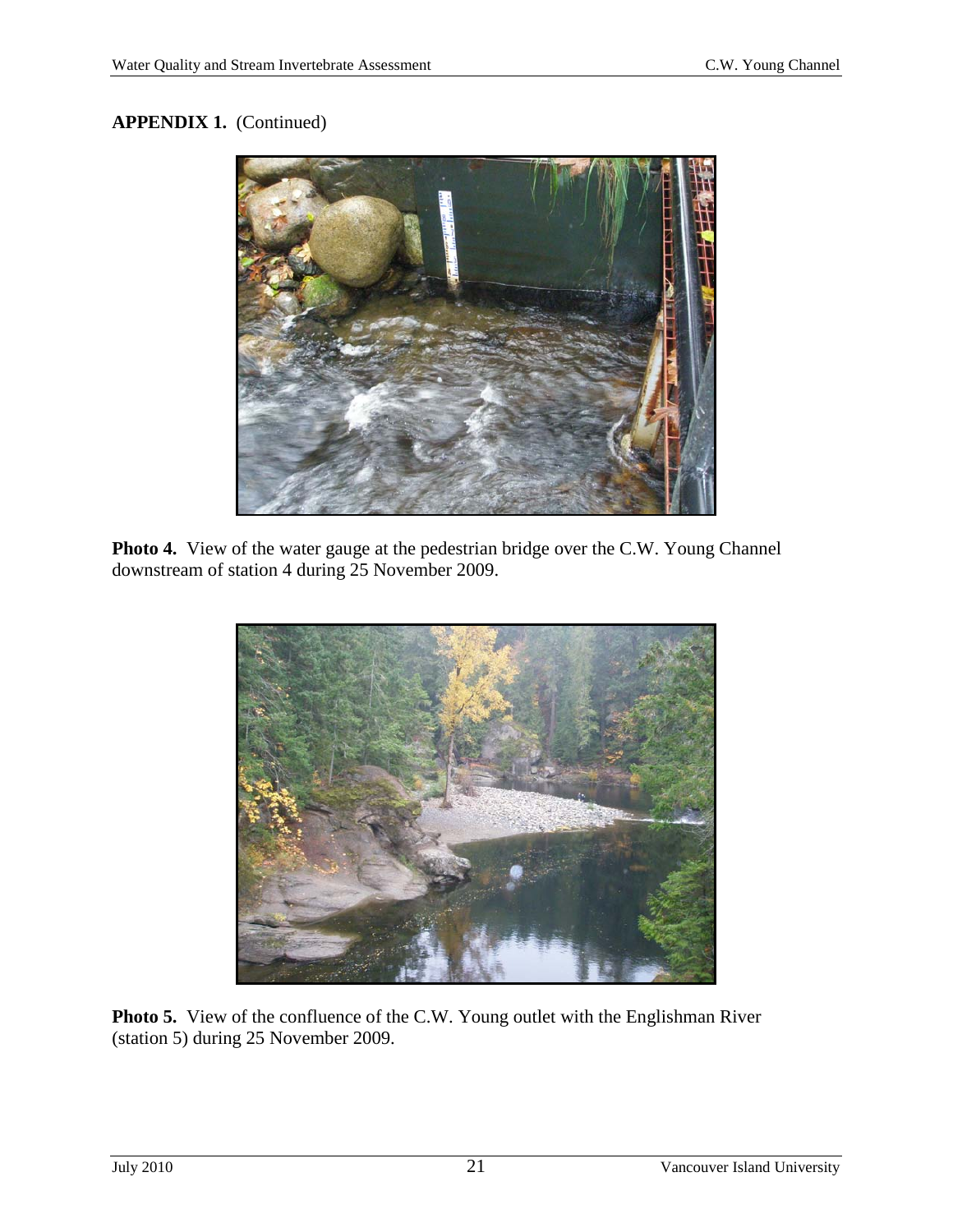**APPENDIX 2.** Invertebrate Survey Field Data Sheet completed for triplicate stream invertebrate samples collected at stations 1, 3 and 4 on the C.W. Young Channel during 4 November 2009.

| Stream Name:                        | CW Young Channel                    | Date:<br>4 November 2009  |  |                       |                                                                          |                |
|-------------------------------------|-------------------------------------|---------------------------|--|-----------------------|--------------------------------------------------------------------------|----------------|
| <b>Station Name:</b>                |                                     | Flow status: Moderate     |  |                       |                                                                          |                |
| Sampler Used:                       | Number of replicates                |                           |  |                       | Total area sampled (Hess, Surber = $0.09 \text{ m}^2$ ) x no. replicates |                |
| <b>Hess</b>                         | 3                                   | $0.09 \times 3 =$<br>0.27 |  |                       |                                                                          | m <sup>2</sup> |
| Column A                            | <b>Column B</b>                     |                           |  | Column C              | Column D                                                                 |                |
|                                     |                                     |                           |  |                       |                                                                          |                |
| <b>Pollution Tolerance</b>          | <b>Common Name</b>                  |                           |  | <b>Number Counted</b> | <b>Number of Taxa</b>                                                    |                |
|                                     | Caddisfly Larva (EPT)               |                           |  | 3                     | 1                                                                        |                |
| Category 1                          | Mayfly Nymph (EPT)                  |                           |  | 133                   | 3                                                                        |                |
|                                     | Stonefly Nymph (EPT)                |                           |  | 20                    | 1                                                                        |                |
|                                     | Dobsonfly (hellgrammite)            |                           |  |                       |                                                                          |                |
| <b>Pollution</b>                    | <b>Gilled Snail</b>                 |                           |  |                       |                                                                          |                |
| Intolerant                          | <b>Riffle Beetle</b><br>Water Penny |                           |  |                       |                                                                          |                |
|                                     |                                     |                           |  |                       |                                                                          |                |
| Sub-Total                           |                                     |                           |  | 156                   | 5                                                                        |                |
|                                     | Alderfly Larva                      |                           |  |                       |                                                                          |                |
| Category 2                          | Aquatic Beetle                      |                           |  |                       |                                                                          |                |
|                                     | Aquatic Sowbug                      |                           |  |                       |                                                                          |                |
|                                     | Clam, Mussel                        |                           |  |                       |                                                                          |                |
|                                     | Cranefly Larva                      |                           |  |                       |                                                                          |                |
|                                     | Crayfish                            |                           |  |                       |                                                                          |                |
| Somewhat<br><b>Pollution</b>        | Damselfly Larva                     |                           |  | 1                     | 1                                                                        |                |
| <b>Tolerant</b>                     | Dragonfly Larva                     |                           |  |                       |                                                                          |                |
|                                     | Fishfly Larva                       |                           |  |                       |                                                                          |                |
|                                     | Scud (amphipod)                     |                           |  | 20                    | $\overline{2}$                                                           |                |
|                                     | Watersnipe Larva                    |                           |  |                       |                                                                          |                |
| Sub-Total                           |                                     |                           |  | 21                    | 3                                                                        |                |
|                                     | Aquatic Worm (oligochaete)          |                           |  | 14                    | 1                                                                        |                |
| Category 3                          | <b>Blackfly Larva</b>               |                           |  |                       |                                                                          |                |
|                                     | Leech                               |                           |  |                       |                                                                          |                |
|                                     | Midge Larva (chironomid)            |                           |  | 1                     | $\mathbf{1}$                                                             |                |
|                                     | Planarian (flatworm)                |                           |  |                       |                                                                          |                |
| <b>Pollution</b><br><b>Tolerant</b> | Pouch and Pond Snails               |                           |  |                       |                                                                          |                |
|                                     | True Bug Adult                      |                           |  |                       |                                                                          |                |
|                                     | <b>Water Mite</b>                   |                           |  |                       |                                                                          |                |
| Sub-Total                           |                                     |                           |  | 15                    | $\overline{c}$                                                           |                |
| <b>TOTAL</b>                        |                                     |                           |  | 192                   | 10                                                                       |                |

#### **INVERTEBRATE SURVEY FIELD DATA SHEET** (Page 1 of 2)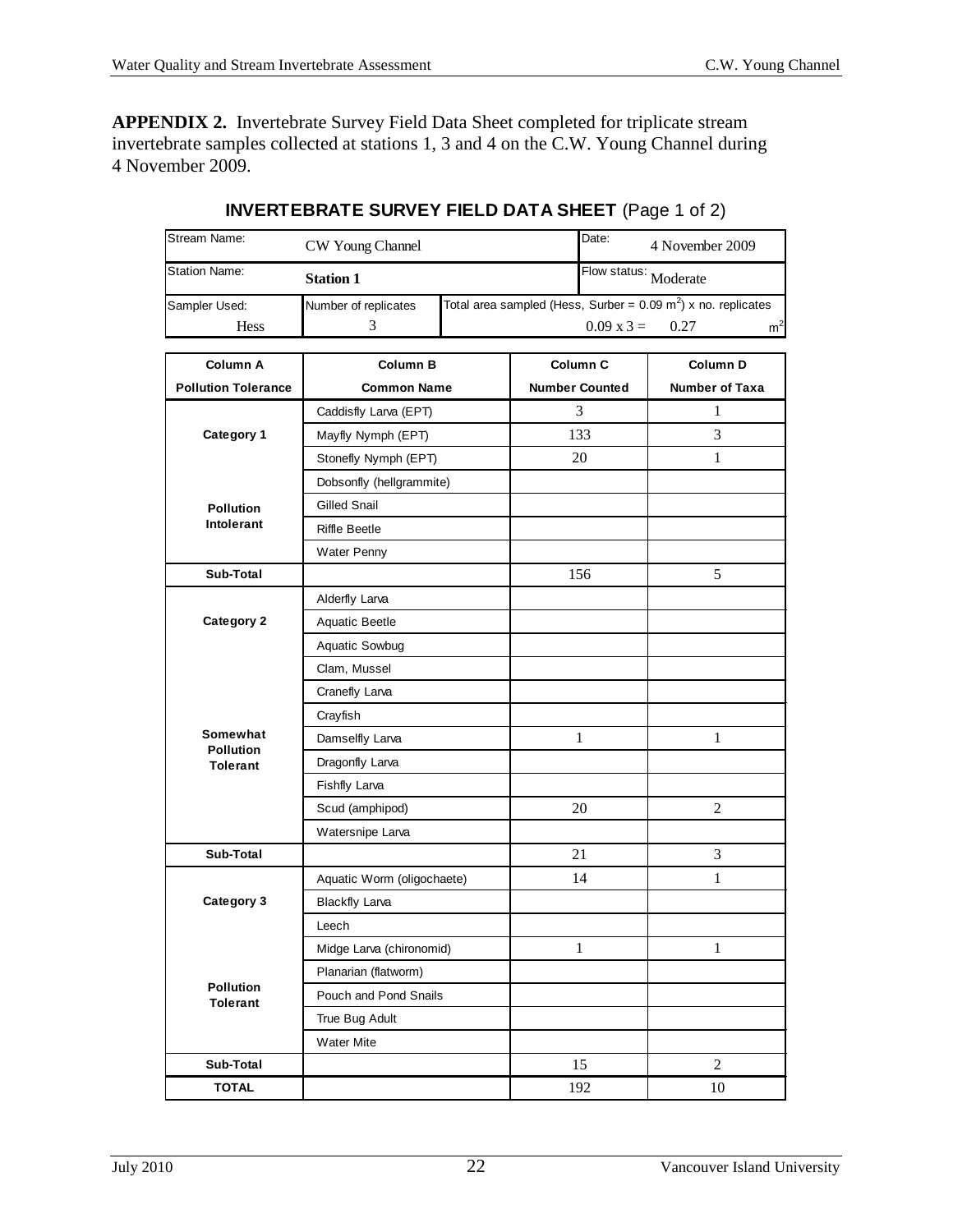$\mathbf{r}$ 

## **INVERTEBRATE SURVEY INTERPRETATION SHEET** (Page 2 of 2)

|                                                                                          |                                                    |                           |                           | <b>SECTION 1 - ABUNDANCE AND DENSITY</b>                                                     |                                                                                                                       |   |                                                                                                                  |  |  |  |
|------------------------------------------------------------------------------------------|----------------------------------------------------|---------------------------|---------------------------|----------------------------------------------------------------------------------------------|-----------------------------------------------------------------------------------------------------------------------|---|------------------------------------------------------------------------------------------------------------------|--|--|--|
|                                                                                          | ABUNDANCE: Total number of organisms from cell CT: |                           |                           |                                                                                              |                                                                                                                       |   | 192                                                                                                              |  |  |  |
| <b>DENSITY:</b>                                                                          | Invertebrate density per square metre:             |                           |                           |                                                                                              |                                                                                                                       |   |                                                                                                                  |  |  |  |
|                                                                                          |                                                    | 192                       | ÷                         | 0.27                                                                                         |                                                                                                                       | = | 711                                                                                                              |  |  |  |
| <b>PREDOMINANT TAXON:</b><br>Invertebrate group with the highest number counted (Col. C) | Mayfly Nymph (EPT)                                 |                           |                           |                                                                                              |                                                                                                                       |   |                                                                                                                  |  |  |  |
|                                                                                          |                                                    |                           |                           | SECTION 2 - WATER QUALITY ASSESSMENTS                                                        |                                                                                                                       |   |                                                                                                                  |  |  |  |
|                                                                                          |                                                    |                           |                           | <b>POLLUTION TOLERANCE INDEX:</b> Sub-total number of taxa found in each tolerance category. |                                                                                                                       |   |                                                                                                                  |  |  |  |
| Good<br>$>22$                                                                            | Accpetable<br>$22 - 17$                            | Marginal<br>$16 - 11$     | Poor<br>$<$ 11            |                                                                                              | $3 \times D1 + 2 \times D2 + D3$<br>$3x - 5 + 2x - 3 + 2 = 0$                                                         |   | 23                                                                                                               |  |  |  |
|                                                                                          | <b>EPT INDEX:</b> Total number of EPT taxa.        |                           |                           |                                                                                              |                                                                                                                       |   |                                                                                                                  |  |  |  |
| Good                                                                                     | Accpetable                                         | Marginal                  | Poor                      |                                                                                              | $EPT4 + EPT5 + EPT6$                                                                                                  |   |                                                                                                                  |  |  |  |
| >8                                                                                       | $5-8$                                              | $2 - 4$                   | $0 - 1$                   |                                                                                              | $-1$ + $-3$ + $-1$ =                                                                                                  |   | 5                                                                                                                |  |  |  |
| Good<br>$0.75 - 1.0$                                                                     | Accpetable<br>$0.50 - 0.74$                        | Marginal<br>$0.25 - 0.49$ | Poor<br>< 0.25            |                                                                                              | (EPT1 + EPT2 + EPT3) / CT<br>$\left(\frac{3}{2} + \frac{133}{2} + \frac{20}{2}\right) / \left(\frac{192}{2}\right) =$ |   | <b>EPT TO TOTAL RATIO INDEX:</b> Total number of EPT organisms divided by the total number of organisms.<br>0.81 |  |  |  |
|                                                                                          |                                                    |                           |                           | <b>SECTION 3 - DIVERSITY</b>                                                                 |                                                                                                                       |   |                                                                                                                  |  |  |  |
|                                                                                          |                                                    |                           |                           | <b>TOTAL NUMBER OF TAXA:</b> Total number of taxa from cell DT:                              |                                                                                                                       |   | 10                                                                                                               |  |  |  |
|                                                                                          |                                                    |                           |                           |                                                                                              |                                                                                                                       |   | PREDOMINANT TAXON RATIO INDEX: Number of invertebrate in the predominant taxon (S3) divided by CT.               |  |  |  |
| Good                                                                                     | Accpetable                                         | Marginal                  | Poor                      |                                                                                              | Col. C for S3 / CT                                                                                                    |   | 0.69                                                                                                             |  |  |  |
| < 0.40                                                                                   | $0.40 - 0.59$                                      | $0.60 - 0.79$             | $0.80 - 1.0$              |                                                                                              | $-133$ / $-192$ =                                                                                                     |   |                                                                                                                  |  |  |  |
|                                                                                          |                                                    |                           |                           | <b>SECTION 4 - OVERALL SITE ASSESSMENT RATING</b>                                            |                                                                                                                       |   | SITE ASSESSMENT RATING: Assign a rating of 1-4 to each index (S4, S5, S6, S8), then calculate the average.       |  |  |  |
|                                                                                          | <b>Assessment Rating</b>                           |                           | Assessment                |                                                                                              | Rating                                                                                                                |   | <b>Average Rating</b>                                                                                            |  |  |  |
| Good                                                                                     | 4                                                  |                           |                           | Pollution Tolerance Index                                                                    | 4                                                                                                                     |   |                                                                                                                  |  |  |  |
| Accpetable                                                                               | 3                                                  |                           | <b>EPT</b> Index          |                                                                                              | 3                                                                                                                     |   | 3.25                                                                                                             |  |  |  |
| Marginal                                                                                 | 2                                                  |                           | <b>EPT To Total Ratio</b> |                                                                                              | 4                                                                                                                     |   |                                                                                                                  |  |  |  |
| Poor                                                                                     | 1                                                  |                           |                           | Predominant Taxon Ratio                                                                      | $\overline{2}$                                                                                                        |   |                                                                                                                  |  |  |  |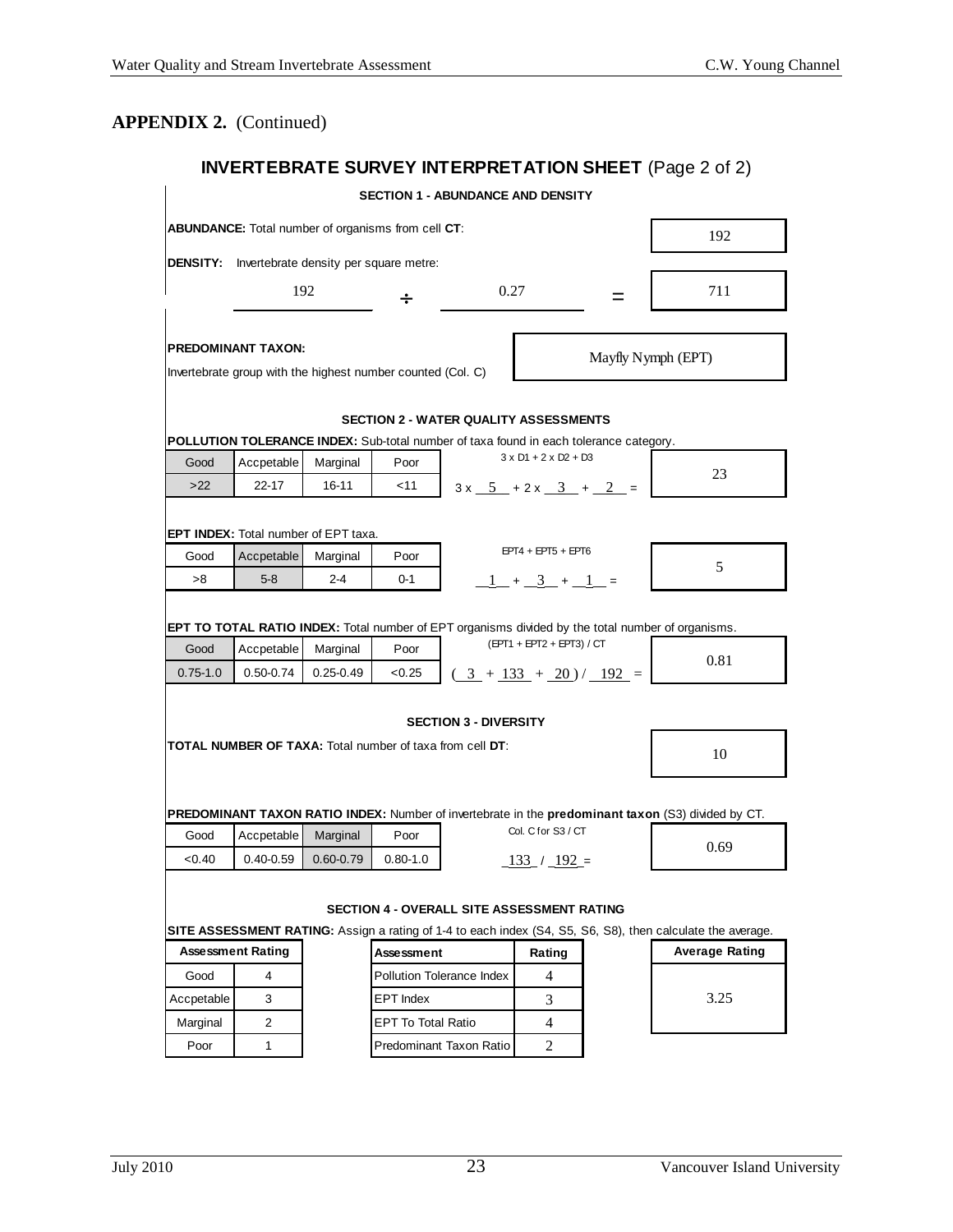## **INVERTEBRATE SURVEY FIELD DATA SHEET** (Page 1 of 2)

| Stream Name:                   | CW Young Channel           |                       | Date:                 | 4 November 2009                                                             |                |
|--------------------------------|----------------------------|-----------------------|-----------------------|-----------------------------------------------------------------------------|----------------|
| <b>Station Name:</b>           | <b>Station 3</b>           |                       | Flow status: Moderate |                                                                             |                |
| Sampler Used:                  | Number of replicates       |                       |                       | Total area sampled (Hess, Surber = $0.09$ m <sup>2</sup> ) x no. replicates |                |
| <b>Hess</b>                    | 3                          |                       | $0.09 \times 3 =$     | 0.27                                                                        | m <sup>2</sup> |
| Column A                       | <b>Column B</b>            | Column C              |                       | Column D                                                                    |                |
| <b>Pollution Tolerance</b>     | <b>Common Name</b>         | <b>Number Counted</b> |                       | <b>Number of Taxa</b>                                                       |                |
|                                | Caddisfly Larva (EPT)      |                       |                       |                                                                             |                |
| Category 1                     | Mayfly Nymph (EPT)         |                       |                       |                                                                             |                |
|                                | Stonefly Nymph (EPT)       |                       |                       |                                                                             |                |
|                                | Dobsonfly (hellgrammite)   |                       |                       |                                                                             |                |
|                                | <b>Gilled Snail</b>        |                       |                       |                                                                             |                |
| <b>Pollution</b><br>Intolerant | <b>Riffle Beetle</b>       |                       |                       |                                                                             |                |
|                                | <b>Water Penny</b>         |                       |                       |                                                                             |                |
| Sub-Total                      |                            | $\overline{0}$        |                       | $\mathbf{0}$                                                                |                |
|                                | Alderfly Larva             |                       |                       |                                                                             |                |
| Category 2                     | Aquatic Beetle             |                       |                       |                                                                             |                |
|                                | Aquatic Sowbug             |                       |                       |                                                                             |                |
|                                | Clam, Mussel               |                       |                       |                                                                             |                |
|                                | Cranefly Larva             |                       |                       |                                                                             |                |
|                                | Crayfish                   |                       |                       |                                                                             |                |
| Somewhat                       | Damselfly Larva            |                       |                       |                                                                             |                |
| <b>Pollution</b><br>Tolerant   | Dragonfly Larva            |                       |                       |                                                                             |                |
|                                | <b>Fishfly Larva</b>       |                       |                       |                                                                             |                |
|                                | Scud (amphipod)            |                       |                       |                                                                             |                |
|                                | Watersnipe Larva           |                       |                       |                                                                             |                |
| Sub-Total                      |                            | $\overline{0}$        |                       | $\boldsymbol{0}$                                                            |                |
|                                | Aquatic Worm (oligochaete) | 18                    |                       | $\mathbf{1}$                                                                |                |
| Category 3                     | <b>Blackfly Larva</b>      |                       |                       |                                                                             |                |
|                                | Leech                      |                       | 1                     | 1                                                                           |                |
|                                | Midge Larva (chironomid)   |                       |                       |                                                                             |                |
|                                | Planarian (flatworm)       |                       |                       |                                                                             |                |
| Pollution<br><b>Tolerant</b>   | Pouch and Pond Snails      |                       |                       |                                                                             |                |
|                                | True Bug Adult             |                       |                       |                                                                             |                |
|                                | <b>Water Mite</b>          |                       |                       |                                                                             |                |
| Sub-Total                      |                            |                       | 19                    | 2                                                                           |                |
| <b>TOTAL</b>                   |                            |                       | 19                    | $\overline{2}$                                                              |                |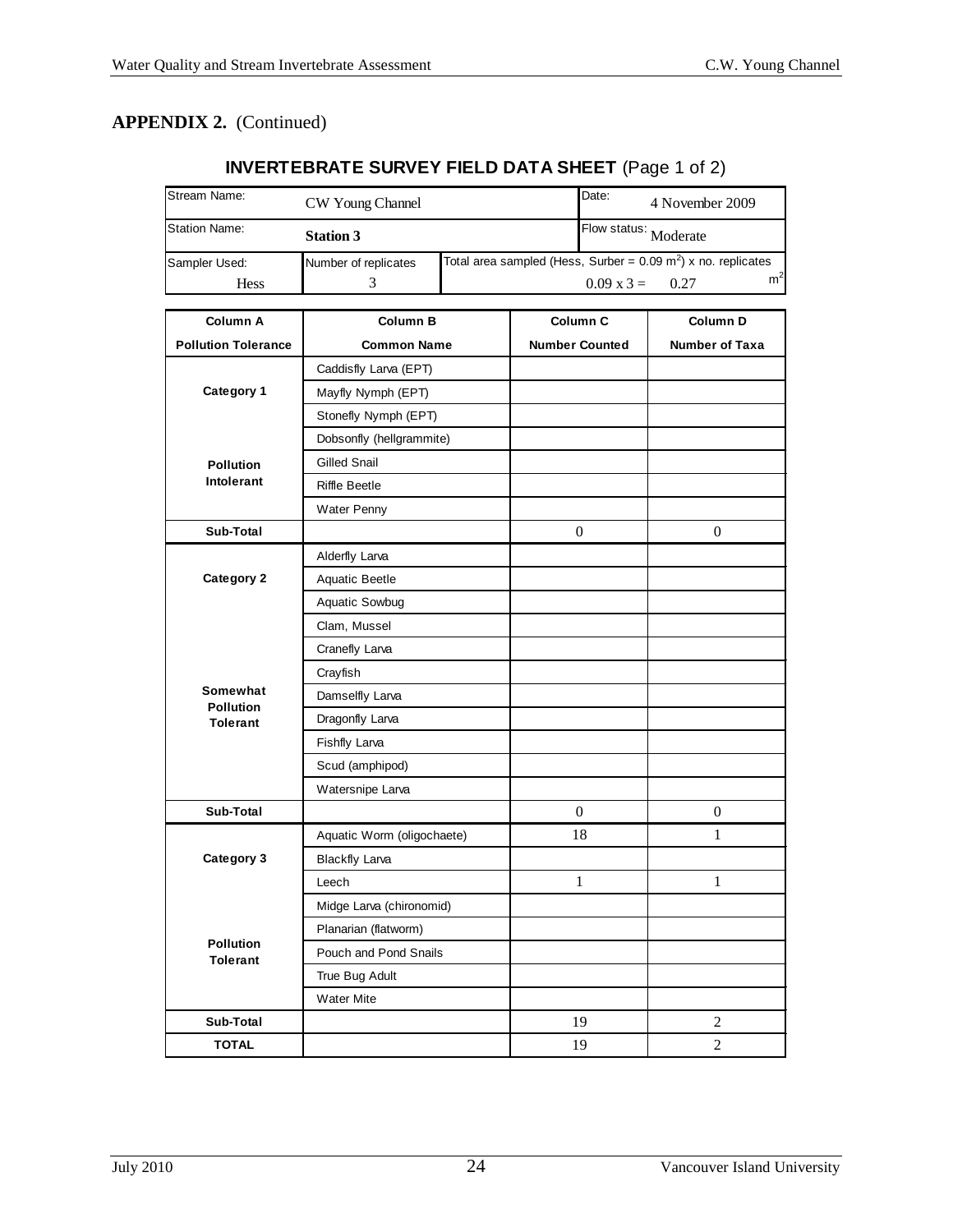$\mathbf{r}$ 

## **INVERTEBRATE SURVEY INTERPRETATION SHEET** (Page 2 of 2)

|                                                                                                                                                                       |                                      |               | <b>SECTION 1 - ABUNDANCE AND DENSITY</b>                    |                              |                                                                                                  |                       |                                                                                                    |  |
|-----------------------------------------------------------------------------------------------------------------------------------------------------------------------|--------------------------------------|---------------|-------------------------------------------------------------|------------------------------|--------------------------------------------------------------------------------------------------|-----------------------|----------------------------------------------------------------------------------------------------|--|
| ABUNDANCE: Total number of organisms from cell CT:                                                                                                                    |                                      |               |                                                             |                              |                                                                                                  |                       | 19                                                                                                 |  |
| <b>DENSITY:</b>                                                                                                                                                       |                                      |               |                                                             |                              |                                                                                                  |                       |                                                                                                    |  |
|                                                                                                                                                                       |                                      | 19            | 0.27<br>÷<br>=                                              |                              |                                                                                                  |                       | 70                                                                                                 |  |
|                                                                                                                                                                       | <b>PREDOMINANT TAXON:</b>            |               | Invertebrate group with the highest number counted (Col. C) |                              |                                                                                                  |                       | Aquatic Worm (oligochaete)                                                                         |  |
|                                                                                                                                                                       |                                      |               | <b>SECTION 2 - WATER QUALITY ASSESSMENTS</b>                |                              |                                                                                                  |                       |                                                                                                    |  |
| POLLUTION TOLERANCE INDEX: Sub-total number of taxa found in each tolerance category.                                                                                 |                                      |               |                                                             |                              |                                                                                                  |                       |                                                                                                    |  |
| Good                                                                                                                                                                  | Accpetable                           | Marginal      | Poor                                                        |                              | $3 \times D1 + 2 \times D2 + D3$                                                                 |                       | 2                                                                                                  |  |
| >22                                                                                                                                                                   | 22-17                                | 16-11         | $<$ 11                                                      |                              | $3x - 0 + 2x - 0 + 2 = 0$                                                                        |                       |                                                                                                    |  |
|                                                                                                                                                                       | EPT INDEX: Total number of EPT taxa. |               |                                                             |                              |                                                                                                  |                       |                                                                                                    |  |
| Good                                                                                                                                                                  | Accpetable                           | Marginal      | Poor                                                        |                              | $EPT4 + EPT5 + EPT6$                                                                             |                       |                                                                                                    |  |
| >8                                                                                                                                                                    | $5-8$                                | $2 - 4$       | $0 - 1$                                                     |                              | $0 + 0 + 0 =$                                                                                    |                       | $\overline{0}$                                                                                     |  |
|                                                                                                                                                                       |                                      |               |                                                             |                              |                                                                                                  |                       |                                                                                                    |  |
|                                                                                                                                                                       |                                      |               |                                                             |                              |                                                                                                  |                       | EPT TO TOTAL RATIO INDEX: Total number of EPT organisms divided by the total number of organisms.  |  |
| Good                                                                                                                                                                  | Accpetable                           | Marginal      | Poor                                                        |                              |                                                                                                  |                       |                                                                                                    |  |
| $0.75 - 1.0$                                                                                                                                                          | $0.50 - 0.74$                        | $0.25 - 0.49$ | < 0.25                                                      |                              | $\left(\frac{0}{0} + \frac{0}{0} + \frac{0}{0}\right) / \left(\frac{19}{0} - \frac{0}{0}\right)$ |                       | 0.00                                                                                               |  |
|                                                                                                                                                                       |                                      |               |                                                             |                              |                                                                                                  |                       |                                                                                                    |  |
|                                                                                                                                                                       |                                      |               |                                                             | <b>SECTION 3 - DIVERSITY</b> |                                                                                                  |                       |                                                                                                    |  |
| <b>TOTAL NUMBER OF TAXA:</b> Total number of taxa from cell DT:                                                                                                       |                                      |               |                                                             |                              |                                                                                                  |                       | 2                                                                                                  |  |
|                                                                                                                                                                       |                                      |               |                                                             |                              |                                                                                                  |                       |                                                                                                    |  |
|                                                                                                                                                                       |                                      |               |                                                             |                              |                                                                                                  |                       |                                                                                                    |  |
|                                                                                                                                                                       |                                      |               |                                                             |                              | Col. C for S3 / CT                                                                               |                       | PREDOMINANT TAXON RATIO INDEX: Number of invertebrate in the predominant taxon (S3) divided by CT. |  |
| Good                                                                                                                                                                  | Accpetable                           | Marginal      | Poor                                                        |                              |                                                                                                  |                       | 0.95                                                                                               |  |
| <0.40                                                                                                                                                                 | $0.40 - 0.59$                        | $0.60 - 0.79$ | $0.80 - 1.0$                                                |                              | $\underline{18}$ / $\underline{19}$ =                                                            |                       |                                                                                                    |  |
|                                                                                                                                                                       |                                      |               |                                                             |                              |                                                                                                  |                       |                                                                                                    |  |
|                                                                                                                                                                       |                                      |               | <b>SECTION 4 - OVERALL SITE ASSESSMENT RATING</b>           |                              |                                                                                                  |                       |                                                                                                    |  |
| SITE ASSESSMENT RATING: Assign a rating of 1-4 to each index (S4, S5, S6, S8), then calculate the average.<br><b>Assessment Rating</b><br><b>Assessment</b><br>Rating |                                      |               |                                                             |                              |                                                                                                  | <b>Average Rating</b> |                                                                                                    |  |
| Good                                                                                                                                                                  | 4                                    |               | Pollution Tolerance Index                                   |                              | 1                                                                                                |                       |                                                                                                    |  |
| Accpetable                                                                                                                                                            | 3                                    |               | <b>EPT</b> Index                                            |                              | $\mathbf{1}$                                                                                     |                       | 1.00                                                                                               |  |
| Marginal                                                                                                                                                              | 2                                    |               | <b>EPT To Total Ratio</b>                                   |                              | $\mathbf{1}$                                                                                     |                       |                                                                                                    |  |
| Poor                                                                                                                                                                  | $\mathbf{1}$                         |               | Predominant Taxon Ratio                                     |                              | $\mathbf{1}$                                                                                     |                       |                                                                                                    |  |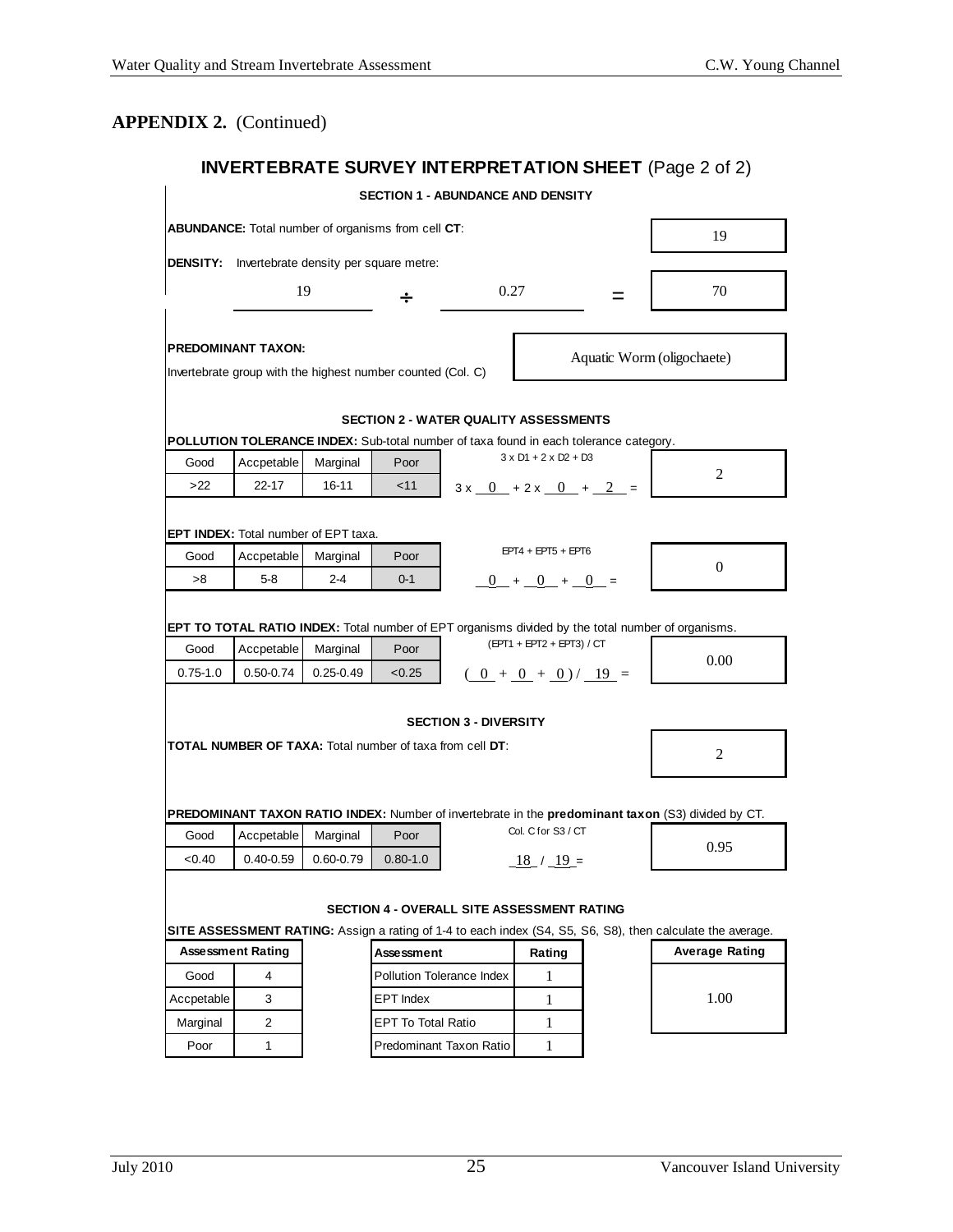## **INVERTEBRATE SURVEY FIELD DATA SHEET** (Page 1 of 2)

| Stream Name:                 | CW Young Channel           |  |                           | Date:                                                                       | 4 November 2009       |                |
|------------------------------|----------------------------|--|---------------------------|-----------------------------------------------------------------------------|-----------------------|----------------|
| <b>Station Name:</b>         | <b>Station 4</b>           |  |                           | Flow status: Moderate                                                       |                       |                |
| Sampler Used:                | Number of replicates<br>3  |  |                           | Total area sampled (Hess, Surber = $0.09$ m <sup>2</sup> ) x no. replicates |                       |                |
| <b>Hess</b>                  |                            |  | $0.09 \times 3 =$<br>0.27 |                                                                             |                       | m <sup>2</sup> |
| Column A                     | <b>Column B</b>            |  |                           | Column C                                                                    | Column D              |                |
| <b>Pollution Tolerance</b>   | <b>Common Name</b>         |  |                           | <b>Number Counted</b>                                                       | <b>Number of Taxa</b> |                |
|                              | Caddisfly Larva (EPT)      |  |                           |                                                                             |                       |                |
| Category 1                   | Mayfly Nymph (EPT)         |  | 15                        | 2                                                                           |                       |                |
|                              | Stonefly Nymph (EPT)       |  | $\mathbf{1}$              | $\mathbf{1}$                                                                |                       |                |
|                              | Dobsonfly (hellgrammite)   |  |                           |                                                                             |                       |                |
| <b>Pollution</b>             | <b>Gilled Snail</b>        |  |                           |                                                                             |                       |                |
| Intolerant                   | <b>Riffle Beetle</b>       |  |                           |                                                                             |                       |                |
|                              | <b>Water Penny</b>         |  |                           |                                                                             |                       |                |
| Sub-Total                    |                            |  |                           | 16                                                                          | 3                     |                |
|                              | Alderfly Larva             |  |                           |                                                                             |                       |                |
| Category 2                   | Aquatic Beetle             |  |                           |                                                                             |                       |                |
|                              | Aquatic Sowbug             |  |                           |                                                                             |                       |                |
|                              | Clam, Mussel               |  |                           |                                                                             |                       |                |
|                              | Cranefly Larva             |  |                           | 2                                                                           | $\mathbf{1}$          |                |
|                              | Crayfish                   |  |                           |                                                                             |                       |                |
| Somewhat                     | Damselfly Larva            |  |                           |                                                                             |                       |                |
| <b>Pollution</b><br>Tolerant | Dragonfly Larva            |  |                           |                                                                             |                       |                |
|                              | <b>Fishfly Larva</b>       |  |                           |                                                                             |                       |                |
|                              | Scud (amphipod)            |  |                           |                                                                             |                       |                |
|                              | Watersnipe Larva           |  |                           |                                                                             |                       |                |
| Sub-Total                    |                            |  |                           | 2                                                                           | $\mathbf{1}$          |                |
|                              | Aquatic Worm (oligochaete) |  |                           | 5                                                                           | $\mathbf{1}$          |                |
| Category 3                   | <b>Blackfly Larva</b>      |  |                           |                                                                             |                       |                |
|                              | Leech                      |  |                           |                                                                             |                       |                |
|                              | Midge Larva (chironomid)   |  |                           |                                                                             |                       |                |
|                              | Planarian (flatworm)       |  |                           |                                                                             |                       |                |
| Pollution<br><b>Tolerant</b> | Pouch and Pond Snails      |  |                           |                                                                             |                       |                |
|                              | True Bug Adult             |  |                           |                                                                             |                       |                |
|                              | <b>Water Mite</b>          |  |                           |                                                                             |                       |                |
| Sub-Total                    |                            |  |                           | 5                                                                           | $\mathbf{1}$          |                |
| <b>TOTAL</b>                 |                            |  |                           | 23                                                                          | 5                     |                |